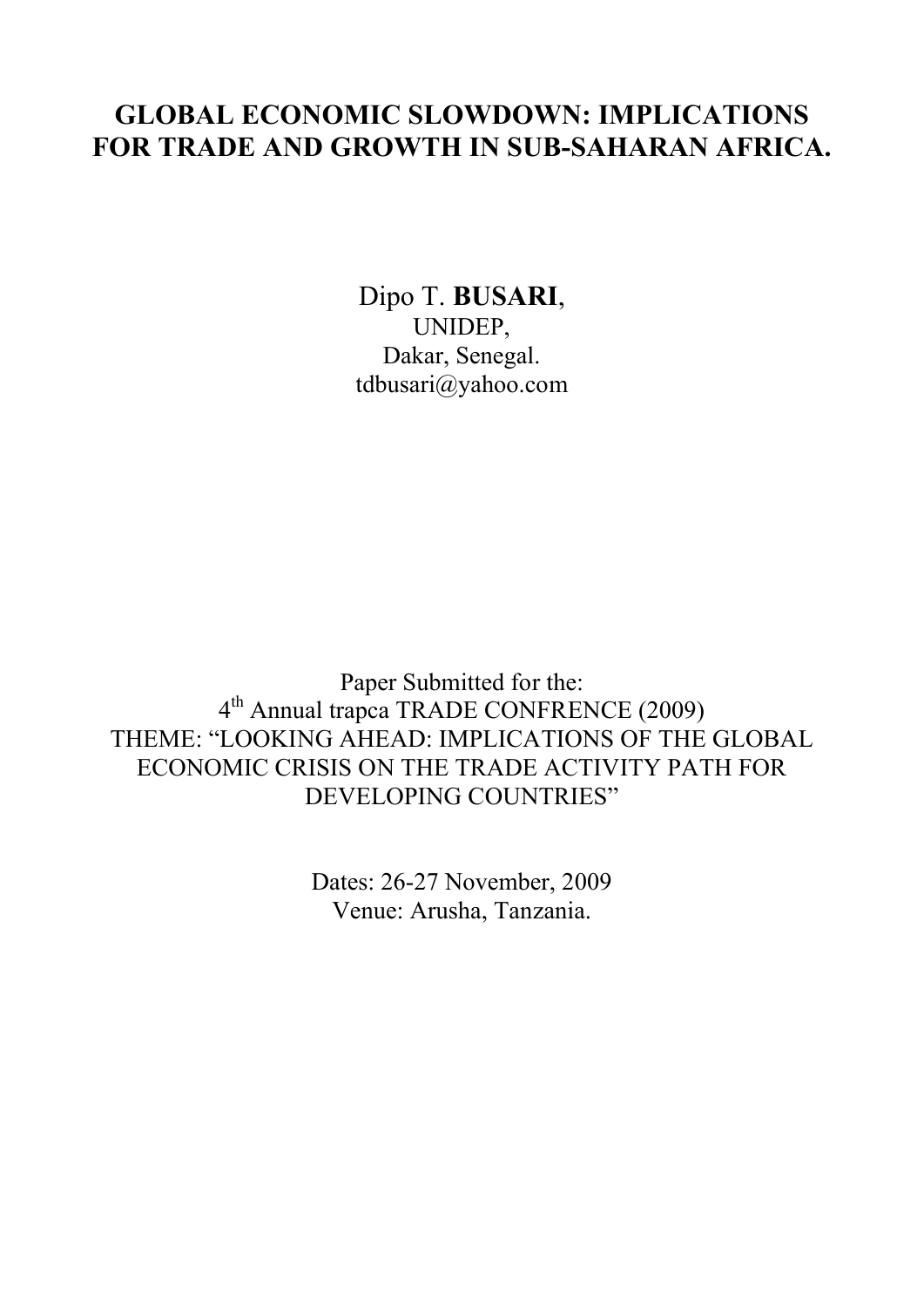#### **Global Economic Slowdown: Implications for Trade and Growth in sub-Saharan Africa.**

#### **Abstract**

The resumption of growth in sub Saharan Africa (SSA) in the late 1990s was due primarily to favourable international prices of primary commodity exports due, in large, to high growth rates in countries like China and India. The expectations are that SSA countries will be able to generate the required foreign exchange for development financing and in particular for achieving the Millennium Development Goals (MDGs). However, recent global events since 2008 seems to suggest that generating the required foreign exchange for sustained growth which is important for meeting the MDGs will be a mirage. These events include economic slowdown in major advanced countries, financial crisis in major global financial markets and institutions, and general global credit squeeze. A direct consequence of these events is the drastic fall in international prices of major primary commodities that are fuelling growth in Africa. This implies that many SSA countries might witness drastic swings from fiscal and external current account surpluses to prolong deficits. The global slowdown would also translate to tighter access to international (trade) credit. Already, many countries are witnessing massive reduction in foreign direct investment (FDI) inflows while domestic stock markets are recording outflow of foreign investments as well as declines in various stock indexes, and large reductions in the market value of equities and commodities. These are new challenges to recently recorded export-led growth in the sub-region and can significantly constraint development financing and the achievement of the MDGs. Thus, this study sets out to examine the actual and potential implications of these events for external trade and growth in SSA and considers possible emergency/short-run policy response as well as desirable regulatory proposals and long-term responses which should be designed and implemented to ameliorate the impact of the crises and possibly insulate the sub-continent from future crises. The policy implications of the findings are expected to contribute to informed policy response and the literature in general in terms of appropriate and desirable counter-cyclical policy measures to ameliorate the impact of the crisis.

Keywords: global economic crisis, trade, growth, sub-Saharan Africa. JEL Classification: F01, F43.

## **1. Introduction**

 $\overline{a}$ 

The global financial crisis which started in September 2008 in the advanced capitalist economies, particularly as a result of the financial crisis that hit the mortgage market in the United States of America (USA) has rapidly spread to other parts of the world in at least three dimensions economic slowdown (recession), financial crisis, and credit crunch.<sup>1</sup> These dimensions were coming at a time when the whole world admits that Africa, particularly sub Saharan African (SSA) countries, had never had it so good since the late 1970s in terms of export performance and growth. Prior to September 2008, average annual growth rate of per capita real gdp was above 5 percent with some countries like Botswana, Angola, and Sudan achieving annual growth rates above 6 percent. The source of growth has been largely due to impressive export performance and favorable international prices of the major exports from the sub-continent. This is largely as a result of huge demand for raw materials by other fast growing countries such as China and India.

This impressive growth path has raised expectations about the ability of SSA countries in meeting the Millennium Development Goals (MDGs). It is expected that SSA countries will be able to use international trade to generate the required foreign exchange to finance growth and development and thus achieve the MDGs. Also, with such sustained growth, reliance on foreign aid is expected to decline as those reasons which calls for aid will eventually be eliminated. Furthermore, the core development challenge of poverty reduction (which is the first MDG) will be addressed as SSA countries trade in goods which are produced by the vast majority of the poor people. In sum, all hopes were high that, given good governance and sound macroeconomic reform measures, resumption of growth in SSA countries—which seems to be sustained—will lift many SSA countries out of the low-income status by providing the necessary resources for financing development. Alas, the financial crisis which started in September 2008 in the Mortgage Market in the USA is now dashing all hopes that SSA countries will be able to finance development and meet the MDGs. In fact, chances that this century will not be lost by SSA countries have become very slim. The global economic slowdown which followed the financial crisis has led to drastic fall in

 $<sup>1</sup>$  In broad terms, the crisis could be described as a financial crisis and a recession. Morris (2008), Eichengreen et al.</sup> (2009) and Taylor (2009) provide detailed review and analysis of the crisis.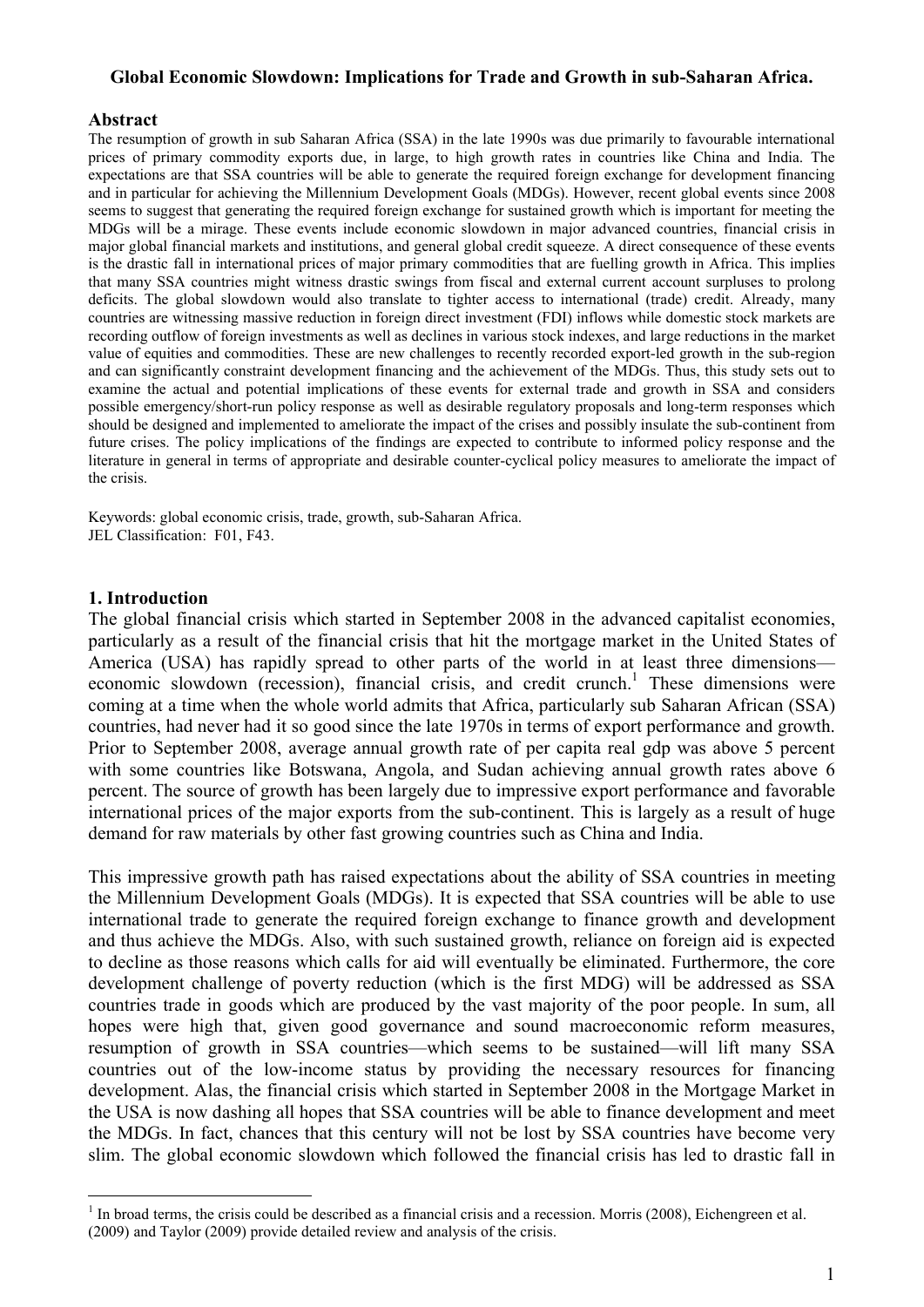demand for traditional African exports subsequently leading to rapid fall in the international prices of these traditional commodities of export. Effectively, growth seems to have been arrested once again. This poses new (but unexpected) growth and development challenges. First is the drastic fall in international prices of major primary commodities that are fuelling growth in Africa. This implies that many SSA countries might witness drastic swings from fiscal and external current account surpluses to prolong deficits. Second, the global credit crunch could also translate to tighter access to international (trade) credit. Already, many SSA countries are witnessing massive reduction in Foreign Direct Investment (FDI) inflows while domestic stock markets are recording outflow of foreign investments and collapse in value of stocks. These are new challenges to recent recorded growth in the sub region and can significantly constraint the achievement of the MDGs. The sub continent that is expected to gradually reduce aid dependency may suddenly become in dire need of aid. With the economic crisis not easing fast enough, aid commitments by advanced economies will obviously not be met, thus there will be limited capacity by SSA countries to finance development.

Thus, the great concern here is the fact that this current growth crisis may have far reaching development implications. In other words, the growth crisis can degenerate into a development crisis (AfDB, 2009a). Why this concern is real is the fact that SSA countries are now more integrated than before with the global economy through trade, FDI, and remittances. Thus, the crisis is expected to significantly impacts SSA countries through reduced demand for their exports and sharp decline in commodity prices. Many SSA countries are likely to be hard hit by lower remittances and FDI while aid flows are under threat (IMF, 2009). Thus, there are serious concerns that the growth crisis has grave implications for development.

However, with appropriate counter-cyclical policy measures it may be possible for SSA countries to ameliorate the impact of the crisis and even get out of the slowdown faster than expected. Though export is necessary for sustained growth and development financing in SSA countries, the current crisis raises further questions about the nature of African production, export, and relationship with the global trading system in general. The crisis did not originate from Africa but SSA countries seem to have borne a disproportionate amount of the impact.

As things are now, it is like if there is no full recovery in the advanced economies, SSA countries will also not recover fully. The resumption of growth in SSA countries seems to be conditional on the speed of recovery in the advanced economies. Should this be so? Are SSA countries responding appropriately to the crisis and in their own best interest? How best can macroeconomic policy measures be put in place to shield the highly vulnerable members of the society who are primary victims of this crisis? What should be the post-conflict relationship and role of SSA countries with whatever new global financial and trading architectures that may emerge? These and related questions beg for urgent answers. Currently, this study sets out to examine the actual and potential implications of the various dimensions of the crisis for external trade and growth in SSA countries and considers possible emergency/short-run policy response as well as desirable regulatory proposals and long-term responses which should be designed and implemented to ameliorate the impact of the crises and possibly insulate the sub-continent from future crises.

The rest of the paper is arranged as follows. Section 2 discusses some of the major and significant expected channels through which the financial crisis and recession are expected to impact on SSA countries. Section 3 goes ahead to examine if these expected channels of transmission are already impacting on SSA countries and thus link them to trade and growth performance of SSA countries. Section 4 examines the policy responses of SSA countries so far in dealing with the crises and review the effectiveness or otherwise of such police measures. Section 5 proposes some important long-term policy measures that can be implemented by SSA countries in order to reduce the impact of the crises, while section 6 concludes the paper.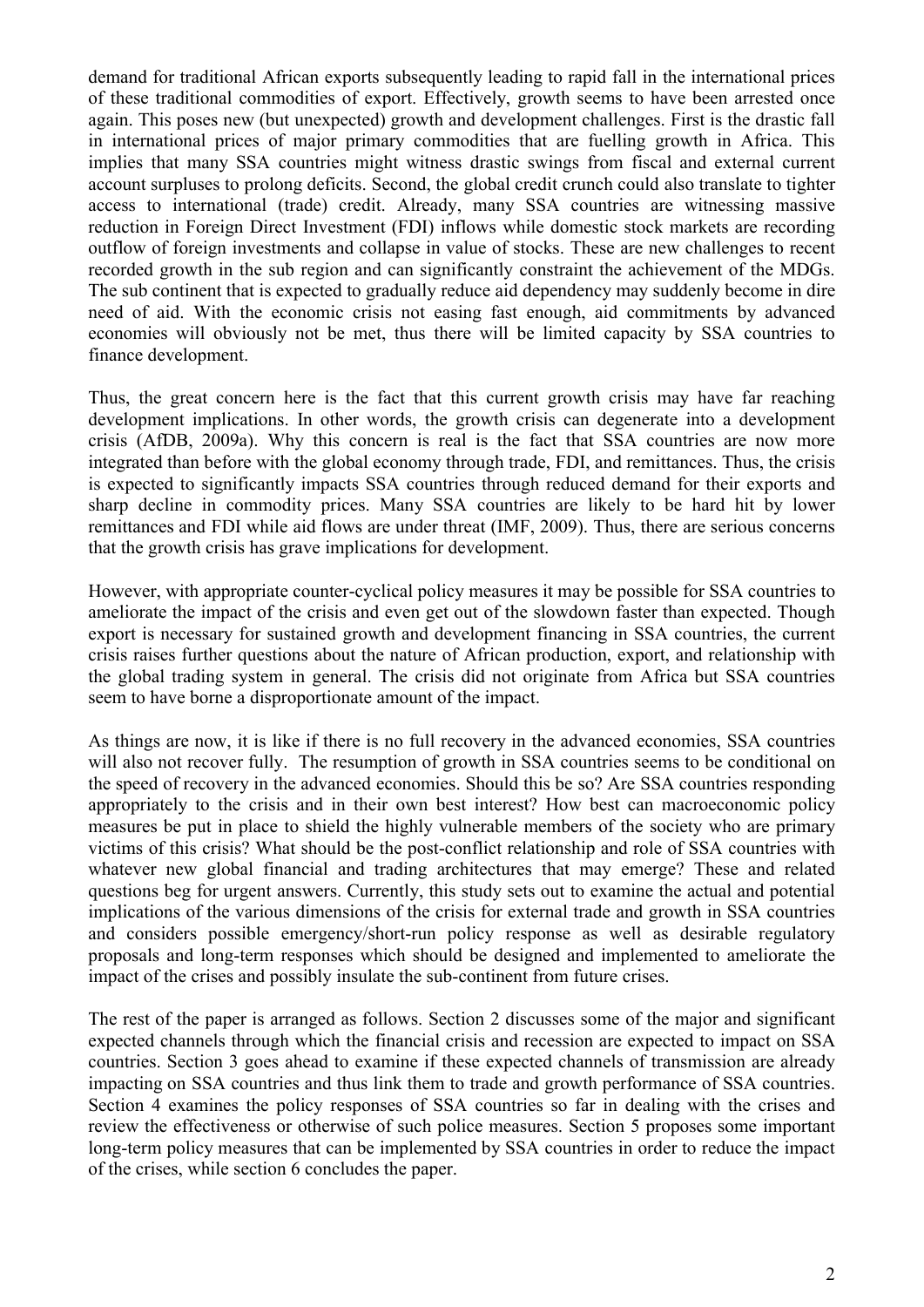## **2. Expected Channels of Transmission of the Financial Crisis and Recession**

There are several potential direct and indirect channels through which the three (or two) identified dimensions of the crisis can affect any given economy. However, the validity and severity of these channels will depend on several factors such as the level of (financial) integration of the economy with the rest of the world, extent of export diversification/primary commodity dependence, major trading partners, extent of aid dependence, nature and mode of domestic production and exchange, some initial conditions—like level of external reserves—and so on. The primary focus of this paper will be on issues of trade and growth implications of the various dimensions of the crisis, while recognizing the impact on others factors.

Given the nature and characteristics of exports of SSA countries and the level of financial integration with the rest of the global financial system, the initial direct impact is not likely to be from the financial (credit and liquidity) crisis but rather the collapse in global commodity trade arising from the economic slowdown (recession) in the advanced countries. It should be noted that the financial crisis precedes (but also led to) the economic slowdown, however, the economic slowdown in the real sector of the advanced economies is what is likely to impact immediately on SSA countries through fall in foreign demand for SSA exports and subsequent collapse of the prices of these commodities. As aggregate demand shrinks in advanced economies the prices of traditional commodity exports of SSA countries will collapse. Schema 1 traces and describes the potential impact the financial crisis and recession will have on a typical SSA country. In broad terms, Schema 1 demonstrates that there are four major aspects of the economy that will be immediately affected—fiscal balance, external current account balance, FDI flows, and remittances.

# *Commodity Prices-induced effects*

Theoretically, in terms of fiscal balance, it is expected that the fall in commodity prices will reduce government revenue leading to fall in public investment in infrastructure, reduced spending support on critical sectors such as agriculture, reduced spending on social services, and so on. The fall in international prices of primary commodities will lead to reduced export earnings which imply lower foreign exchange inflows which are vital to development financing. In the extreme, countries can face trade deficit. All these are likely to put pressure on the domestic currencies of the various SSA countries. In general, countries might be tempted to impose trade restrictions in order to protect their external current account positions and the local currency. The ability to import intermediate capital goods will be constrained. Also, since most FDI inflow to Africa is in natural resources, fall in the prices of these goods will discourage foreign investment in these sub sectors. Some of the expected advantages of FDI such as technology transfer and the use of better management styles may be unrealized.

## *Non Commodity Price-induced Effects.*

Apart from the fact that the crisis can lead to fall in international prices of primary commodities which will then impact on the economies of these countries, there are some effects that are non price-induced. They are as a result of the financial crisis and recession per se. For instance, economic slowdowns in advanced economies will slowdown the flow of FDI to SSA countries even if prices of natural resources are not falling. FDI flows depend, among other things, on the health of the economies of the parent companies' countries. Another impact which is not price induced is the issue of remittances. Due to the recession in advanced economies, employment will fall which implies that remittances by Africans living in the advanced economies will reduce. Lower remittances implies lower household income, lower income implies lower consumption and savings which will negatively impact on aggregate demand of the recipient economies. Remittances is a veritable source of external financing, thus lower remittances will imply reduced external financing. The financial crisis and the credit crunch can impact negatively on the domestic financial system depending on the level of financial integration with the global financial system. The crisis would reduce SSA countries' access to market-based international financing. Roll-over risks is also expected to increase as there are likely to be credit defaults and so on.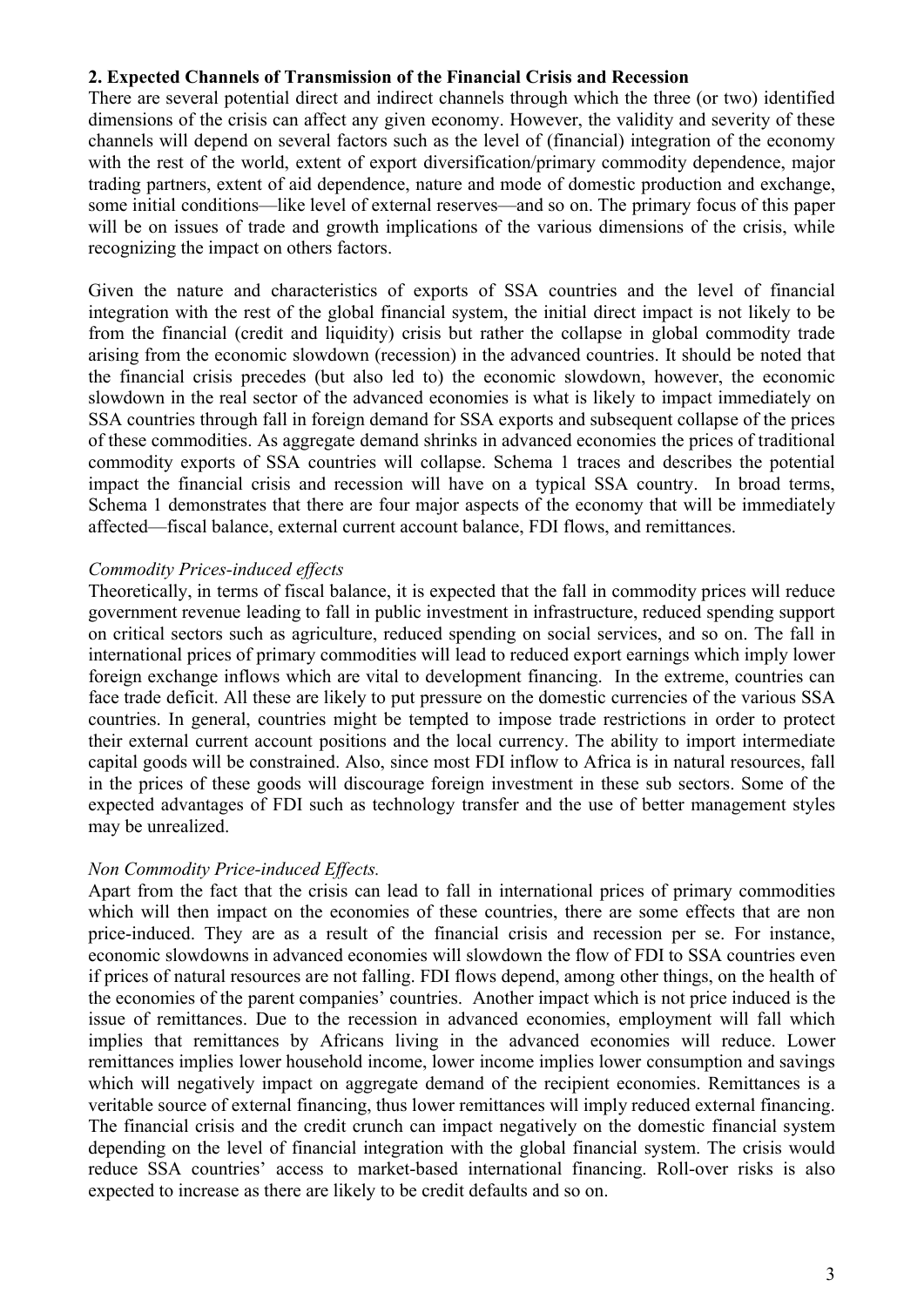



Source: Author's Expression.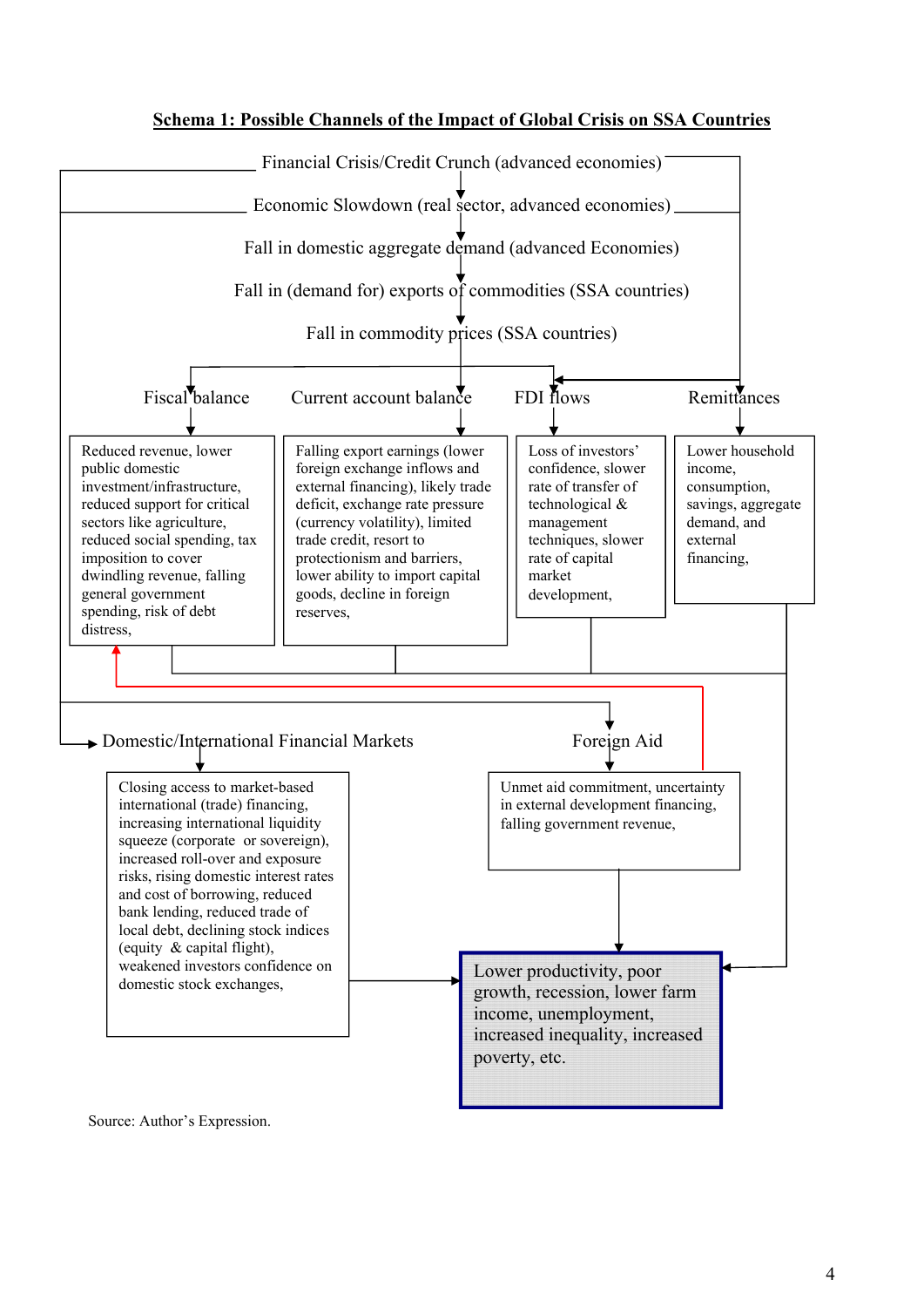With increasing international illiquidity, domestic interest rates are expected to rise in SSA countries which will increase domestic cost of borrowing. For countries with developed capital markets and stock exchanges, there are likely to be drastic decline in stock indices thereby significantly reducing the market value of many firms. This can lead to equity flight. Another nonprice impact is the expected fall in the amount of aid flows to SSA countries.

Due to the financial crisis and recession, aid commitments are not likely to be fulfilled by donor countries thus leading to shortfalls in external financing. External debt is not likely to be an alternative source due to the international credit crunch. Many countries are likely to witness short falls in both aid-financed fiscal support and development financing thus slowing the pace of economic transformation.

In sum, the global financial crisis and recession are expected to affect SSA countries through the impact on the demand and prices of their major primary commodities of export and also through non-price effects which is mainly through (net) resource flow to the continent. Both sources ultimately can translate to slower growth. In the next section, the paper attempts to examine what has been the experience of (and predicted impact on) SSA countries since the global crisis started.

# **3. Actual and Predicted Trade and Growth Implications for SSA Countries.**

## *3.1 Financial/Credit Shock*

There is now a growing literature documenting the impact of the global financial crisis and recession on developing economies, particularly SSA countries. Several predictions have also been made regarding the expected impact of the crisis and recession on SSA countries. All economic and financial indicators point to the fact that grim times still lie ahead. Though the impact of the financial crisis and recession on SSA countries is expected to be less severe than in the advanced economies, the sub continent is by no means immune. Studies such as Macias and Massa (2009), IMF (2009) and actionaid (2009) argue that the implication of the financial crisis was not felt in SSA countries until around the third quarter of 2008. In general, two broad factors have been identified as responsible for the fall in direct and portfolio investments in SSA countries. The first being reduced capacity to invest and the second being the reduced propensity to invest (Macias and Massa, 2009). Both are attributed to the tight credit market, poor growth prospects, increased risk aversion, and reduced investors' appetite for risk.

This can be see from the fact that the average growth rate of SSA countries fell from 6.9 percent in 2007 to 5.5 percent in 2008 and by January 2009, the International Monetary Fund (IMF) further reduced its forecast for growth for this year by 1.6 percentage points to 3.5 percent. By April 2009, the IMF finds itself further revising its forecast to a new projection of 1.7 percent for SSA countries. It becomes easy to see that, coupled to the end of commodity boom, SSA countries' financial instruments such as bonds and even the equity markets have become unattractive to foreign investors.

Already, it is reported that, given the tight global financial market conditions, Ghana has abandoned its plan for a US\$300 million debt issue, while Kenya is delaying the implementation of efforts aimed at securing a US\$500 million Eurobond. Also, it is reported that Tanzania has postponed plans to issue Eurobond of about US\$500 million, while Uganda has abandoned plans to issue Eurobond to fund infrastructure projects (Macias and Massa, 2009). The IMF (2008) reports that the value of SSA foreign currency denominated bond (Eurobond) in 2007 was US\$6.5 billion, while in 2008, no single one came to the market. A grave concern here is the fact that, by the end of 2009, the United States of America is expected to have a budget deficit in excess of US\$1000 trillion which is expected to be financed by bond issues. This is likely to crowd-out SSA and other developing countries' private and public debt issuers (Macias and Massa, 2009). Evidence suggests that bank lending has been the hardest hit of all financial flows to developing countries. Macias and Massa (2009) point out that banks total foreign claims on Zambia declined from \$2908 million in June 2008 to \$2607 million in September 2008, and Ghana experienced a similar drop over the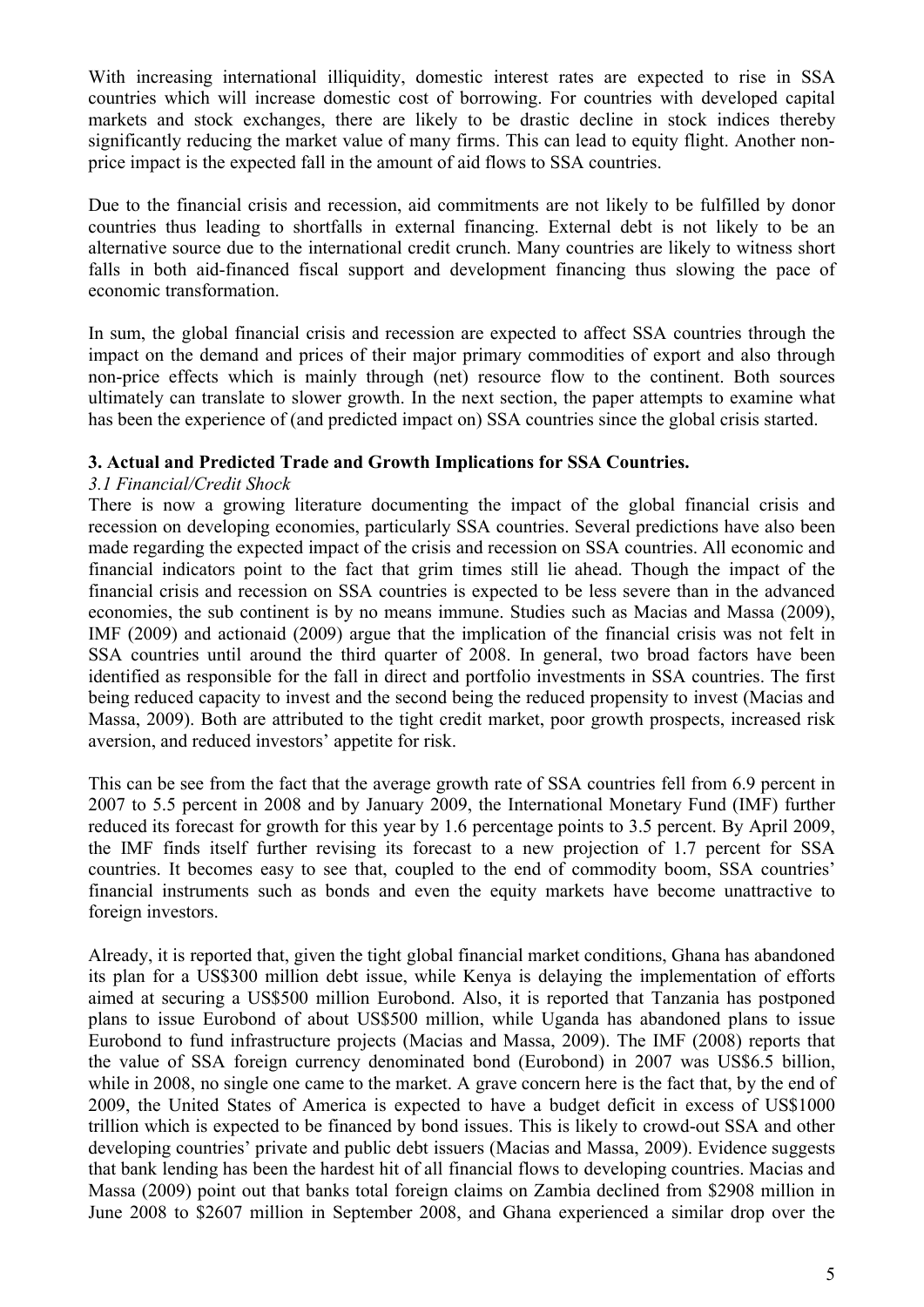same period. According to actionaid (2009), bank lending to developing countries in 2008 was about 40 percent of the 2007 level and projections for 2009 suggest that it could drop by as much as 100 percent. This suggests that in 2009, instead of developing countries, witnessing positive net flows, there will be negative net flows. Though SSA countries are not heavily reliant on credit from foreign banks, available evidence points to the fact that "some countries had already seen the signs of a drop in foreign claims from the third quarter of 2008…... The countries most exposed to a fall in international bank lending are likely to be those with a high share of foreign-owned banks (e.g. Ghana, Tanzania, Zambia, Uganda and Swaziland)" (Macias and Massa, 2009: 7)"

A prominent fallout of the financial crisis is the rising cost of borrowing through bond issues by developing countries. As actionaid (2009) points out, due to the financial crisis, international lenders are increasingly looking for less and less risky assets to invest in, the cost of borrowing though bond issues for poor countries has increased. The reason being that the interest rates charged to the US government when it borrows money through the issuance of bonds—which is regarded as the least risky of all loans—and the rate charged to developing countries when they try to borrow by issuing their own sovereign bonds—which is regarded as more risky—has increased from over 2.5 percent in 2007 to about 7.5 percent in 2008. In 2009, it has averaged about 7 percent. Thus it is reported by actionaid (2009: 5) that "the financial crisis is making borrowing more expensive to those countries that bear least responsibility for the crisis, while reducing borrowing costs in those countries that were actually responsible."

The impact of reduced net flows is also being felt in economies with equities market. Also, evidence suggests international traders are exiting in large droves from stocks that appear risky (IIF, 2009). The risk rating of African financial systems has deteriorated and this has encouraged the flight of international equities traders. One major implication is that some countries have witnessed significant fall in their stock markets (see Table 1). It is reported that in the year 2008, investors withdrew \$6.1 billion in South Africa and there are significant evidence of portfolio inflows reversal and capital flight in Kenya, Tanzania and Nigeria (IMF, 2009). According to AfDB (2009b), South Africa, Nigeria, Kenya, Mauritius and Côte d'Ivoire were among the most hit countries in 2008. It is reported that there are no indications that the situation will significantly improve in 2009, that in fact in Kenya, the Nairobi Stock Exchange (NSE) All-Share Index fell by 21.36 percent from 30 January to 27 February and stock market capitalization dropped by 21.35 percent over the same period. In turn, the Nigeria Stock Exchange All Share Index fell by 30.64 percent in January and increased by just 7.2 percentage points in February. In Côte d'Ivoire, the BRVM Composite Index has continued to fall to date (AfDB, 2009b). Evidence suggests that portfolio equity flows has significantly slowed down in many countries and some countries are actually witnessing reverse flows.

| Index                       | % change in 2008 |
|-----------------------------|------------------|
| Nigeria All Share Index     | $-4590$          |
| Mauritius All Share Indices | $-36.20$         |
| NSE 20-Share Index          | $-34.10$         |
| <b>JSE All Share Index</b>  | $-25.70$         |
| <b>BRVM</b> Composite Index | $-10.70$         |

**Table 1: Stock index change in 2008 in selected SSA countries (%)**

Source: AfDB (2009b).

There are indications that remittances might show some resilience in the face of the financial crisis. However, the skewness in terms of the flow of remittances makes it less effective in compensating for any negative net flows. For example, as reported by AfDB (2009a), the top 10 ODA, FDI, and remittances recipient countries in Africa account for 46 percent of FDI, 32 percent of ODA and 34 percent of Remittances. The IMF (2009) points out that growth of remittances was flat in the second half of 2008, and is expected to be negative in 2009.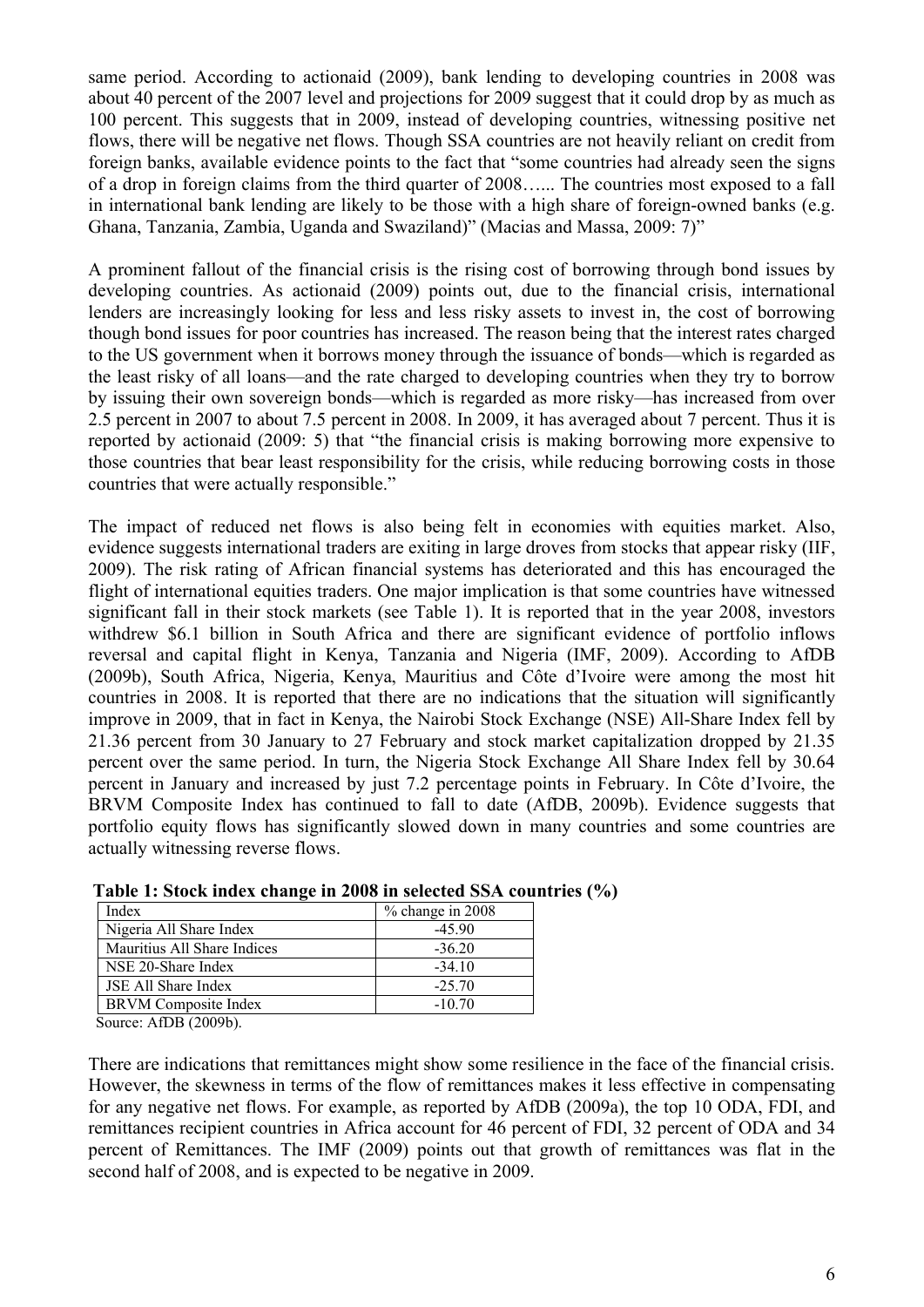Furthermore, observers are of the opinion that the growth of FDI flows might reduce significantly, however, the sub continent is not likely to witness significant out flow of non-equity foreign investment. UNCTAD (2009) predicts that FDI inflows to Africa is expected to continue to grow but at a lower rate of about 16.8 percent compared to an average of 22 percent before the crisis. IMF (2009) predicts that FDI to developing countries is likely to shrink significantly in 2009 and cited projections from World Economic Outlook (WEO) which indicates that FDI inflows for 2009 is expected to fall by as much as 20 percent from their 2008 levels, compared to over 10 percent growth that was projected in April 2008 by WEO. IMF (2009) argues that reduced profit margin of Multinational Corporations, difficult financing conditions, and volatile commodity prices are some of the factors that will hinder the inflow of FDI to Africa. Due to the concentration of FDI in the natural resource sectors in Africa, it is expected that FDI flows can be delayed or even cancelled due to falling commodity prices. IMF (2009) reports FDI related to expansions of hydroelectric and mining projects has been delayed or suspended in Mozambique. Also, Macias and Massa (2009) report that the expected takeover of a South African mining conglomerate by Xstrata has been abandoned due to the economic crisis and fall in commodity prices. Furthermore, it is reported that in the Democratic Republic of Congo (DRC), most of the foreign mining companies have scaled back, postponed or completely abandoned their investment plans (AfDB, 2009b). AfDB (2009a: 5) reports that "due to the decline in global demand, copper production in the Democratic Republic of Congo (DRC) declined from 34,215 tons in June 2008 to 23,562 tons in October 2008. A similar trend is observed for cobalt and diamonds. As a result, 40 companies in the DRC extractive sector closed at the end of 2008 and over 300,000 jobs were lost."

It has been reported that ArcelorMittal, regarded as the world's leading steel company, has deferred indefinitely an Iron-ore project in Liberia. Currently, Malawi is on the verge of missing out on a gigantic uranium project. IDS (2009) reports that the Ethiopian Electric Power Corporation is concerned that its investment plans are likely to be severely affected by the crisis. Macias and Massa (2009) reports that in Tanzania, a US\$3.5 billion investment in aluminum smelting had been postponed and a US\$165 million nickel mining and extraction project had been rescheduled. In general it has been reported that Africa attracted 88 billion dollars worth of foreign investment in 2008 but FDI inflows plummeted in the first three months of 2009 by as much as 67 percent.<sup>2</sup> A major reason adduced for this is the global economic crisis which has significantly reduced demand for commodities which has been a major attraction for FDI in Africa, and particularly SSA countries. Thus, it is generally agreed that the prospects for FDI in Africa are intimately tied to the revival of global markets.

The financial crisis and economic slowdown have also been observed to have significantly lowered the flow of foreign aid to SSA countries. Thus, it is not just private capital flows that have been affected, but also official flows. Before the crisis, poverty-reducing initiatives being implemented by most SSA countries have led to significant inflow of official development assistance and other official aid to support poverty alleviation programmes. The Heavily Indebted Poor Countries (HIPC) initiative and the Multilateral Debt Relieved Initiative (MDRI) also provided avenue for significant flow of foreign official assistance to SSA countries. However, aid projections for 2009 have witnessed significant downward revision. Fosu and Naudé (2009) reports that the value of aid from the UK has been reduced by as much as US\$41 billion over the next seven years due to the shrinking of the UK economy and the depreciation of the pound sterling. Analysts are of the opinion that several aid commitments will not be fulfill thus this will have negative impact on SSA countries whose fiscal budget have significant aid content.

# *3.2 Commodity Prices/Trade Shock*

 $\overline{a}$ 

This shock comes directly from the recession in the advanced economies which has led to lower aggregate demand and employment thus reducing demand for exports of SSA countries thus crashing their prices. This shock has a more direct and faster impact on SSA countries than the financial shock. Exports of SSA countries have performed well some years prior to the crisis due to

 $2 \text{ http://news.yahoo.com/s/afp/20090918/wl africa afp/africaeconomyun.}$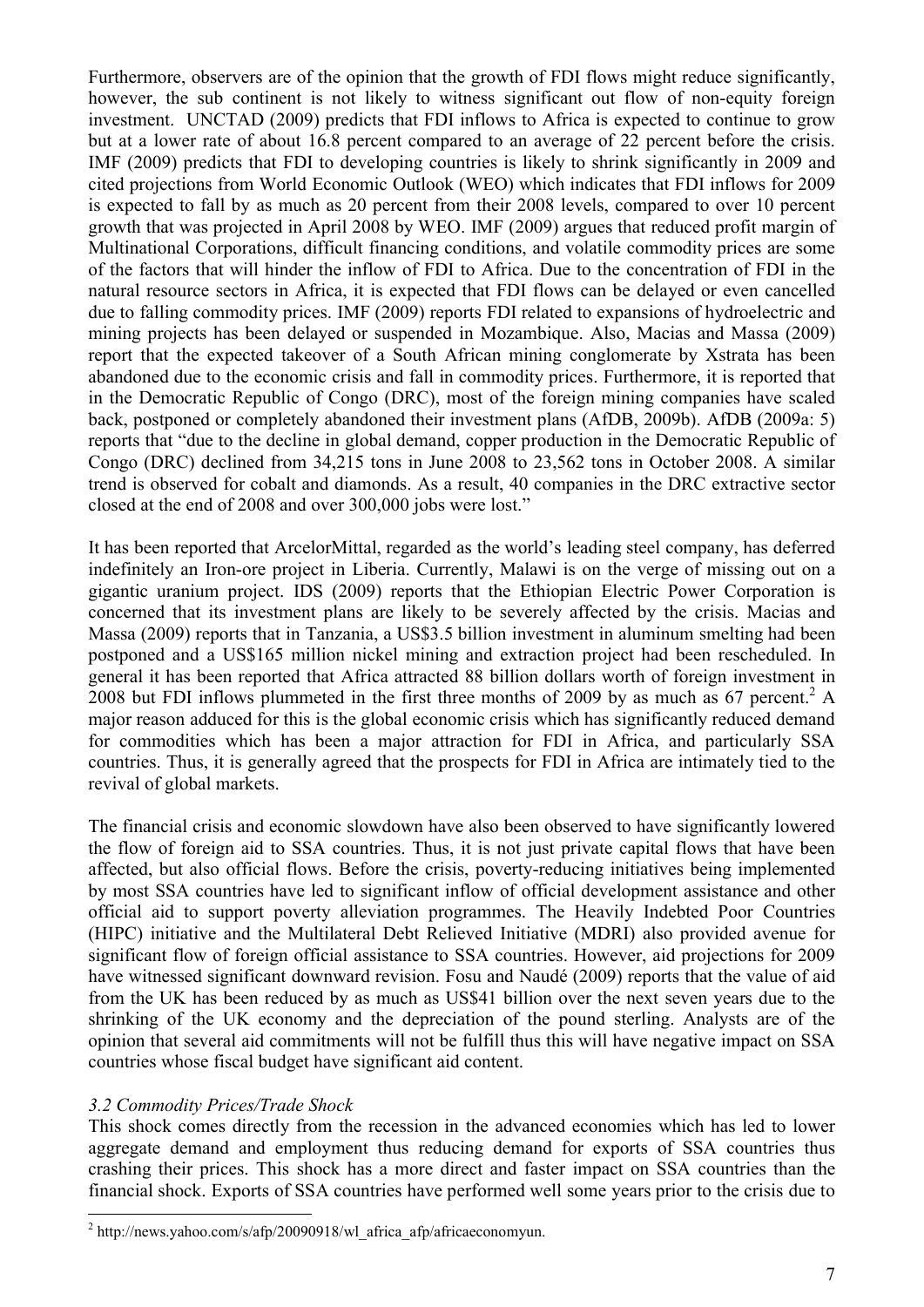strong growth in countries such as China and India. In fact, the observed rapid growth of SSA economies prior to the crisis has been fuel by impressive export performance. The growth has been largely export-led. However, with the collapse of aggregate demand in the advanced economies, many SSA countries have witnessed significant impact on current account balance, government revenue, and growth in general. Expectations have been significantly revised downwards. Expected external current account and fiscal surpluses are now turning into deficits.

The major oil exporting SSA countries suffered significant drop in the international prices of their oil exports. The World Bank (2009) reports that oil prices dropped drastically from \$133/barrel in July 2008 to \$41/barrel in December 2008. However, by August 2009 some recovery could be observed as the price rose to above \$70/barrel due to OPEC production restraint and expected demand increases occasioned by expected global recovery. In general, for most of the second half of 2009, oil prices have been between \$66/barrel and \$72/barrel. The AfDB (2009a: 1) reports that "exports from the continent are expected to fall by more than USD 250 billion in 2009. Oil and mineral exports will suffer the largest losses. Nigeria and Angola alone could experience a combined shortfall of USD 76.8 billion in exports receipts.

Also, it is reported that during the second half of 2008, non-energy commodity prices plunged 38 percent. Oil prices fell 69 percent between July and December 2008. Thus it is projected that there will be 42 percent and 43 percent decline in export in 2009 and 2010, respectively and that "African" economies will likely suffer about \$578 billion in lost export earnings over the next two years, representing 18.4 percent of GDP and five times the aid to the region over the period. Oil exporters will suffer the largest losses, with a shortfall of \$420 billion over the next two years. Mineral exporters Zambia and the DRC together could lose about USD 6 billion in 2009.<sup> $\frac{3}{10}$ </sup> It is also reported that Uganda, a major coffee exporter, suffered a 34 percent decline in coffee export in March 2009 when compared to the same period in 2008—amounting to a revenue decline from USD 36.3 million to USD 23.9 million (AfDB, 2009a). Thus, it could be observed that the impact of the crisis on major exports of SSA countries is though both price and quantity. Furthermore, projections suggest that Nigeria may witness a 34 percent decline in export revenue in 2009 compared to 2007—which will come from a 5 percent decline in production and a 31 percent decline in oil price (AfDB, 2009a). In sum, AfDB (2009c) points out that the expected shortfall in export revenues will be in the neighborhood of USD251 billion in 2009 and USD277 billion in 2010 for the continent as whole, with oil exporters suffering the largest losses.

An immediate fallout of this export revenue decline is the decline in trade tax revenue. (AfDB, 2009a) predicts that the continent is likely to suffer trade tax revenue shortfall to the tune of USD 15 billion which will be in the neighborhood of about 1 percent of the continent's GDP and about 4.6 percent of government revenue. It is predicted that major oil exporting countries will experience significant losses with Nigerian and Algeria suffering about USD 4.6 billion trade revenue shortfall. As a group, trade revenue shortfall for major exporters is expected to be in the neighborhood of about USD 8.2 billion—representing 4 percent of government revenue—compared to USD 6.8 billion for non-oil exporters—representing 5 percent of government revenue. Thus, these trade tax revenue shortfalls will significantly impact on fiscal balance of the governments of SSA countries putting pressure on government spending on social support and other growth-inducing sectors.

Furthermore, prior to the global financial crisis and recession, many SSA countries had witnessed significant growth in trade in services, particularly tourism. The share of services in the total trade of countries like Cape Verde, Mauritius, Kenya, Uganda, Tunisia, and Morocco had witnessed significant increases over time. However, AfDB (2009a) reports that hotel operators and travel companies are already registering losses due to travel cancellations. Furthermore, the report indicates that in Mauritius and Tanzania, there have been significant reductions in the growth of tourism. For example, in Mauritius, the tourism industry contributes about 15 percent of the GDP and tourism revenues were down by about 15 percent in the last quarter of 2008 when compared to

 $\overline{a}$ 

<sup>3</sup> http://www.carnegieendowment.org/publications/index.cfm?fa=view&id=22995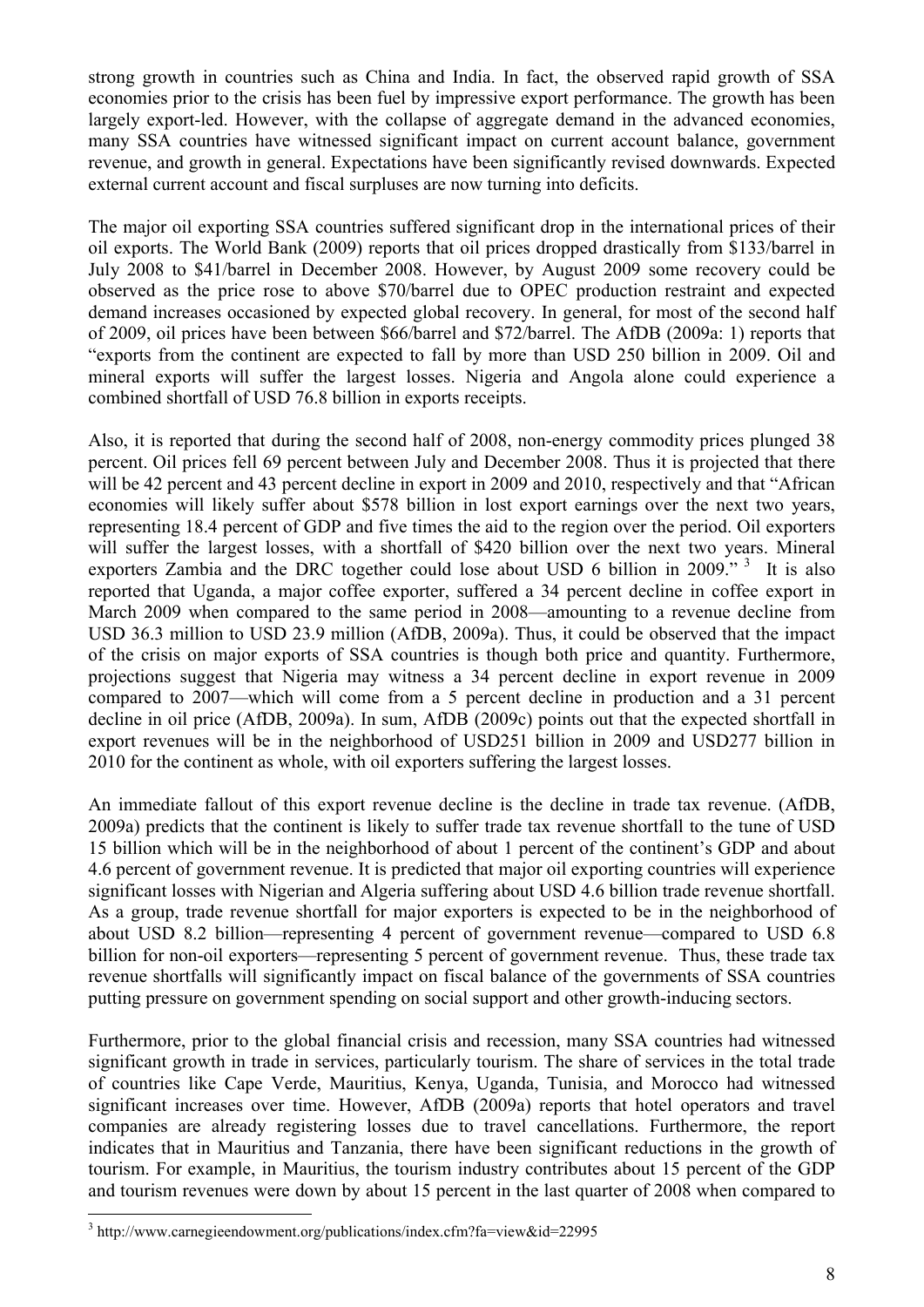the same period in 2007. In Tanzania, tourism contributes about 17.2 to GDP and safari companies have reported up to 60 percent cancellation in November 2008. There are no concrete evidences to suggest that things will improve in 2009 unless there are rapid recoveries in the advanced economies. Thus, for countries with high contribution of tourism to foreign exchange earnings, one will expect significant negative impact on government revenue (and thus spending) and the external current account balance.

Thus, the implications of the commodity prices/trade shock will largely be on the international current account, the fiscal balance of the government and FDI flows. Looking at the current account position of low income countries (LIC), the IMF (2009: 16) posited that "On average, projected current account balances for 2009 have deteriorated by about 3 percent of GDP since the April 2008 WEO, with a more pronounced decline in export growth than in import growth." With significant reduction in export growth compared to import growth, the current account position is expected to deteriorate further, leading to large reductions in foreign exchange reserves thus wiping the gains of the immediate pre-crisis era.

## *3.3 Growth Implications of the Shocks for SSA Countries.*

Schema 1 depicts that the final implication of both the financial and economic crises would be on economic growth with attendant implications for other variable that are directly and indirectly related with economic performance—employment, poverty, inequality, and so on.

First, the source of growth of SSA countries in the recent pre-crisis years have been largely due to favorable international prices of major primary commodities of exports (price effect) and increased demand for these goods (quantity effect). With limited capacity for diversification and valueaddition in productions and exports, the growth performance of SSA countries will continue to depend on the pace of recovery in other parts of the globe. Though as of September, 2009, there are sign of fragile recovery in countries like Japan, Germany, and even France, while it is believed that the worst is over in the USA, these are not sufficient to generate immediate and strong demand for the exports of SSA countries. Thus, expectations of early growth resumption for SSA countries are still being met with caution.

There are several forecasts that have been made about the expected growth performance of Africa in 2009 and even 2010. The, UN Economic Commission for Africa (UNECA), in May 2009, posited that Africa's growth rate would slow to a 20-year low of 2 percent in 2009, from 5.1 percent in 2008 and 6 percent in 2007.<sup>4</sup> Also, the IMF in his May edition of African Economic Outlook (AEO) predicts that sub Saharan African will grow by about 1.5 percent in 2009 before making a slight recovery to 4 percent in 2010. There are also predictions that the entire continent should only look forward to achieving a growth rate of 2.8 percent in 2009 in contrast to the pre-crisis expected growth rate of 5.1 percent. Of this value, it is predicted that growth in oil-exporting countries in Africa will fall to 2.4 percent compared to 3.3 percent for the net oil importers.<sup>5</sup> Already there are indication that South Africa's economy will contrast by about 1.5 percent in 2009, the lowest in 17 years while Rwanda's economic growth rate will drop to about 5.3 percent for 2009 and 2009 compared to an impressive rate of 11.2 percent for 2008. There are expectations that small and open economies such as Botswana and Seychelles are going to be significantly impacted upon. The predictions are that gross domestic product in Botswana and Seychelles will probably fall 8 percent and 10 percent respectively (see footnote 4). Furthermore, due to lower oil output and weaker global energy prices, federal government revenues of Nigeria declined 32 percent below target in the first three months of 2009. Thus, the more an SSA country is integrated into the global financial system and the more commodity-dependent it is, the more it will suffer the effects of the crises.

A worrisome feedback aspect in the whole crisis is that given decreasing export revenue, falling capacity to earn foreign exchange, declining capital inflows (such as remittances and earnings from

 $\overline{a}$ 

<sup>&</sup>lt;sup>4</sup> http://news.yahoo.com/s/afp/20090918/wl\_africa\_afp/africaeconomyun

 $5 \text{ http://news.xinhuanet.com/english/2009-06/30/content}$  11627443.htm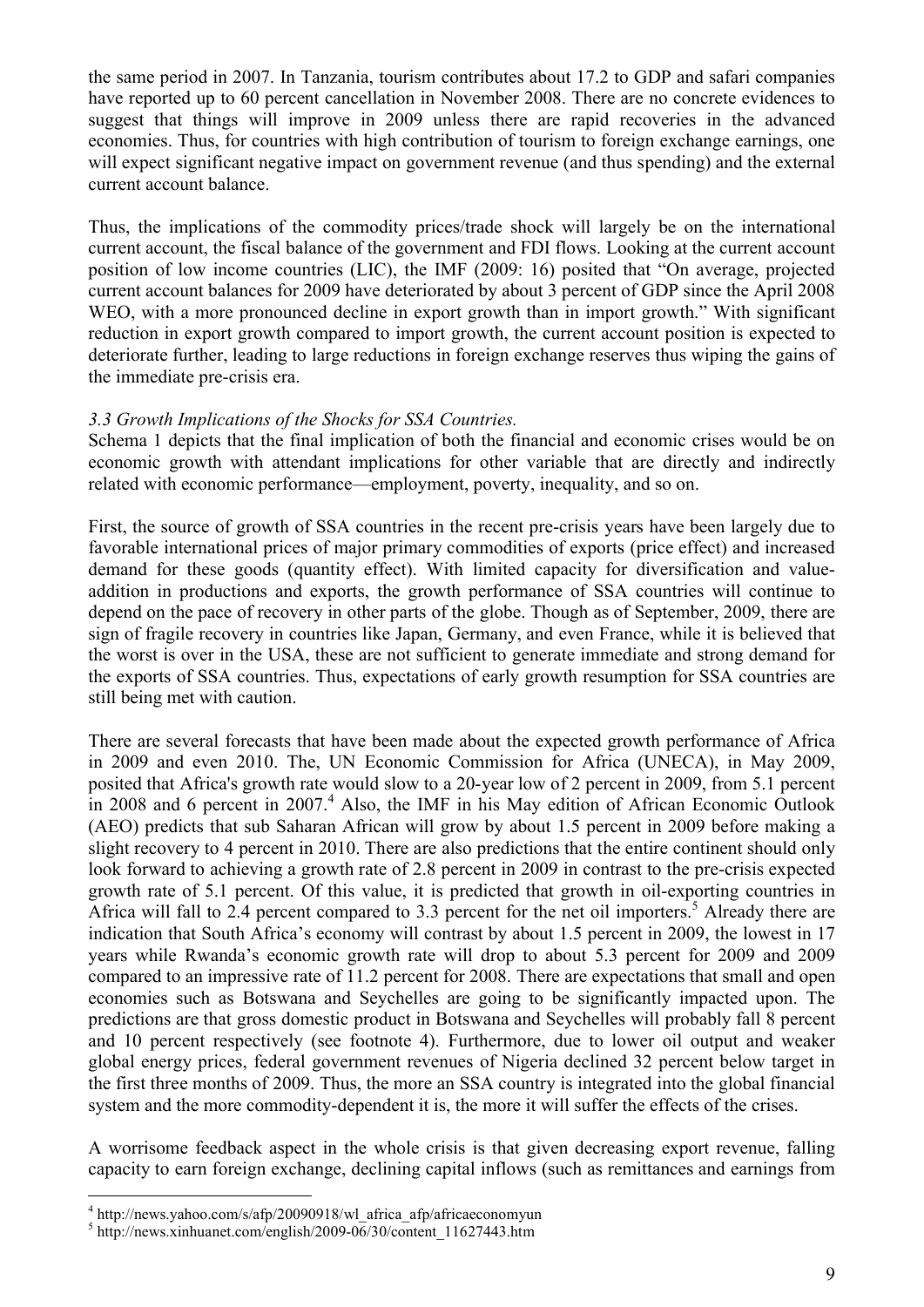tourism), it is easy for countries to dangerously rundown external reserves. For example, AfDB (2009c) reports that Democratic Republic of Congo (DRC) has only few weeks of import cover. Thus, the capacity to import capital and intermediate goods for further production will be jeopardized—further constraining economic growth.

An encouraging issue is the fact that all projections indicate that Africa will still grow during the crisis but at a much lower rate. However, staggered impacts are to be expected. For example, there are countries with weak economic fundamentals and are dependent on a single or few export commodity(ies) , like Angola, Chad, DRC, and Nigeria. This group of countries will be heavily impacted upon. There are countries with strong economic fundamentals but are also dependent on a single or few export commodity(ies), such as Botswana, Algeria, and Cameroon. These countries are likely to show more resilience to the crisis. There are countries with weak economic fundamentals but less dependent on one commodity of export, such as Tanzania, Ghana, and Ethiopia. This group is also expected to show some resilience to the crisis. And finally, there are countries with strong economic fundamentals and less dependent on one export commodity, such as Kenya, Tunisia, and Uganda. Barring, other circumstances, this group are expected to be least impact upon.

The deceleration of growth and trade flows is, on the average, expected to increase government revenue in SSA countries by just 3 percent in 2009 as against an average of over 20 percent over the previous 8 years. Private investment is also expected to decrease by about 4 percent while FDI inflow is expected to decline by between 10-20 percent. There is also the expectation that government expenditure is expected to stagnate or even decline while public investment will decline by about 7 percent.<sup>6</sup> The implications for poverty reduction and attaining the MDGs become obvious. Already, before the crisis, most SSA countries are lagging behind in terms of meeting the deadline for achieving the MDGs despite favorable growth. With the slow growth rates, achieving the MDGs at the stipulated time will become more difficult. It is also possible that in fragile states, there may be grave political implications of the slow growth process. In general, fiscal and external current account balances (as a percentage of GDP) are expected to be negative both within the range of -4 to -6 percent.

## **4. Policy Responses So Far.**

Prior to the global crisis, many SSA countries are already implementing far reaching reform measures to usher in sound macroeconomic conditions, attract FDI, promote private investment, reduce inflation, and so on. These reform measures helped in mitigating the impact of the crisis on SSA countries. Thus, the impact could be described as less than expected. However, the situation does not suggest that all is well. Government revenues have declined significantly due to trade contraction and fall in the price of those primary commodities of exports. So how have African countries coped with the global financial crisis and the recession so far?

# *Revised Budgeting*

 $\overline{a}$ 

This is one of the first thing done by almost all SSA countries. Most governments have made significant revisions to budgeted government spending in the face of dwindling government revenue. Many development projects have also been suspended while in some cases there have been outright cancellations. This policy response, though expected, has the potential of delaying achieving the MDGs and slowing the pace of development. Social spending has also been significantly affected in many countries.

# *Expansionary Monetary Policy*

In many SSA countries, the relevant monetary authorities have embarked on expansionary monetary policy so as to stimulate aggregated demand. This has come largely in form of direct increase in money supply. This is aimed at boosting government revenue through seignorage and stimulating aggregate demand. The impact of this policy stance is mixed. Though many SSA

<sup>&</sup>lt;sup>6</sup> http://www.slideshare.net/OECD\_Development\_Centre/africa-and-the-global-crisis-impact-and-way-forward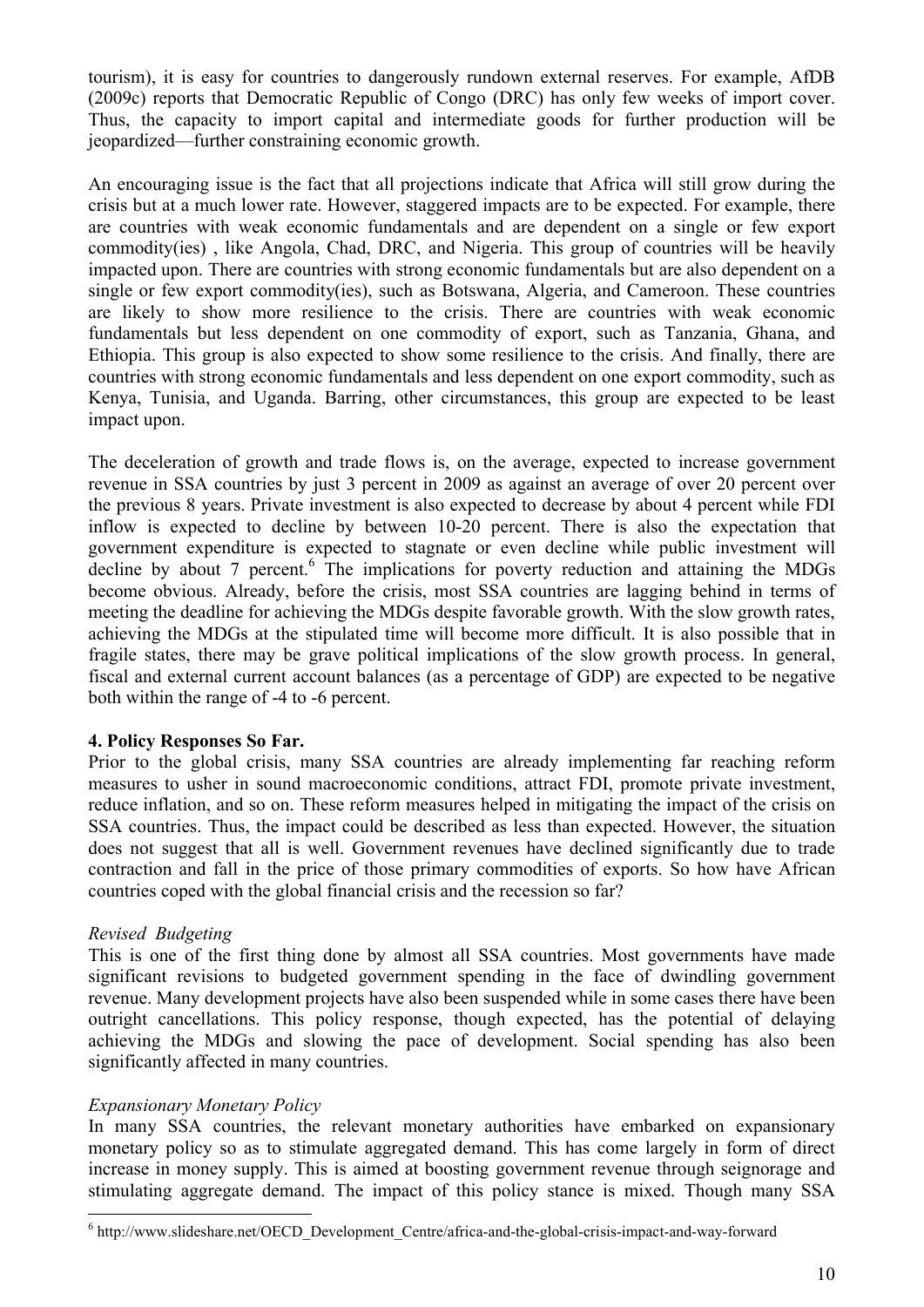countries have witnessed increases in aggregate price levels, it is yet to be analyzed if they are directly as a result of the expansionary monetary policy stance of the authorities—a lot of things are happening at the same time.

## *Banking and Equities Market Regulations*

Many SSA countries have introduced new regulations in the banking system to protect the sector and avoid bank collapse. Countries that have large and international integrated banking sectors like South Africa and Nigeria have had to introduce stringent regulations to protect the system from contagion and systemic risks. However, most banking systems in Africa are not highly integrated into the global financial system and as such are protected from the global financial crisis, though stress indices remain high for most systems. Many prominent stock markets witnessed significant drop in market values and as such, regulations were put in place to stabilize the markets and restore investors' confidence. However, it should be stated that many investors in the prominent stock markets have suffered significant loss in wealth due to the crash in the market values of these equities and many of these markets witnessed equity flights.

## *Sector Specific Interventions and Assistance.*

Many countries have also undertaken direct interventions in some key sectors such as agriculture by providing assistance to farmers. Also, in many countries, the banking system has received financial supports from the apex bank to prevent liquidity crisis and restore confidence. In general, key sectors in many SSA countries have received one form of support or the other so as to mitigate the impact of the global crisis and prevent compounded domestic crisis.

# *Foreign Exchange Controls*.

A few countries have had to engage in foreign exchange controls to protect the value of their domestic currencies against major international currencies and also to prevent capital flight. Though this measure is not popularly used across the continent, some countries had to resort to its use. A major problem observers and analysts are worried about is that the introduction of exchange controls may gradually usher in the era of trade barriers and international capital restrictions. Significant decline in foreign exchange earnings have made countries like Nigeria to deliberately devalue her currency and introduce some controls in the transacting of foreign exchange.

# *Countercyclical Fiscal Stimulus Packages.*

Many countries in Africa were able to inject some funds into their economies through a relatively modest fiscal stimulus package. However, how effective they are has not yet been fully analyzed. Some of the funds have come in form of higher government deficit, support for the financial/banking system, and so on. However, analysts are of the opinion that the effectiveness of the stimulus will depend on factors like the source of the funds, on what they are spent on, the size of the package, and so on.<sup>7</sup> However, given the predicted export earning losses of SSA countries and the size of the stimulus injected by SSA countries, it is apparent that the stimulus will make little or no impact. The fact that some countries, such as Ghana, already have high deficit ratio implies that stimulus can crowd-out private investment and cause inflation if not well sources and administered. Nigeria, South Africa, Egypt and Algeria are among the countries that have provided some sizeable stimulus packages.

## *Short-term borrowing from Breton Woods Institutions.*

As of May 2009, New IMF lending to Africa reached \$US1.6 billion, doubling the figure for 2008.<sup>8</sup> The IMF has approved a total of \$545 million in emergency funding for Kenya and Tanzania, while Ghana and Mozambique are also discussing with the IMF for financial support. Other countries that have indicated that they will talk with the IMF include Ivory Coast, Ethiopia, Sao Tome and Principe and Zambia. Nigeria has also expressed interest in discussing with the World Bank for some financial support. Based on the nature of the impact of the crisis on the economies of poor

 $\overline{a}$ 

<sup>7</sup> http://blogs.worldbank.org/africacan/a-fiscal-stimulus-for-africa

<sup>8</sup> http://www.reuters.com/article/latestCrisis/idUSN31397825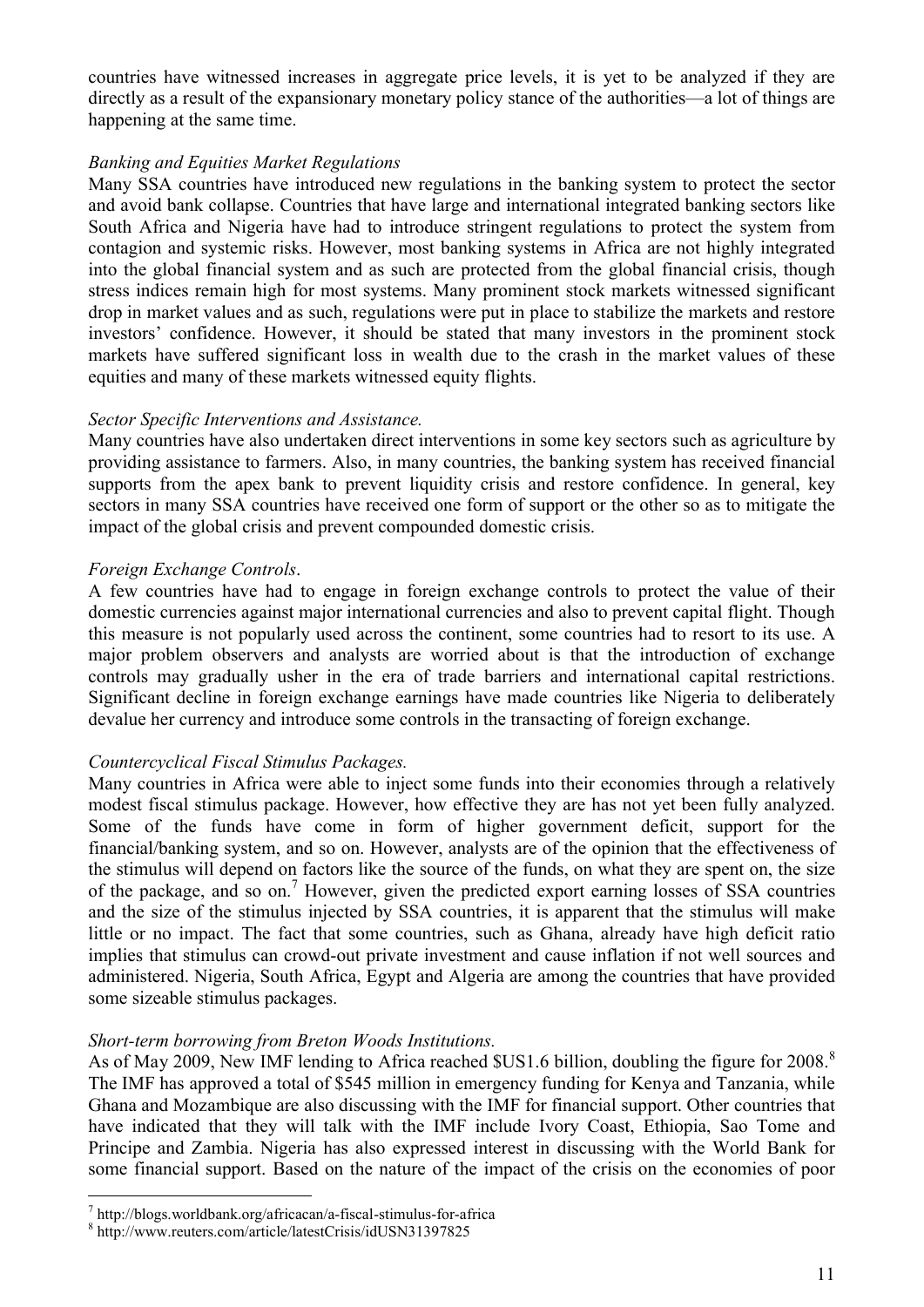countries, the IMF is exploring new lending instruments that will not require governments to tap IMF money immediately, but only when they need it. Also, the IMF has doubled the limits of its lending for its poorer borrowers giving countries access to larger amounts of funding.

## *Economic Monitoring Units*

Countries have also responded by setting up crisis-specific economic intelligence and monitoring units to monitor the trend in the global economic system and evaluate how such activities are transmitting to the domestic economy and what policy responses are appropriate. The units are to provide advices to the relevant authorities on how best to design and implement policies to mitigate the impact of the global crisis on the economy and the citizens.

## **5. Beyond the Crisis: Which Way Forward Africa?**

## *5.1 Immediate Pre-Crisis conditions*

The impact of the crisis on SSA countries seems to have been milder than expected. A major reason adduced for this is the fact that, prior to the crisis, many SSA countries have started putting in place sound macroeconomic environment and other reform measures that made economic fundamentals stronger than before. Many governments have succeeded in putting in place measures that helps to nurture the private sector and enhance business climate indicators. Various kinds of business risks have reduced considerably in many countries and hitherto business-unfriendly countries have become very attractive to investors and also become more competitive. Here lessons are learnt about the importance of reform measures that promotes private entrepreneurship, sound macroeconomic management and stability, growth and development in general.

Again, the fact that SSA countries are not too integrated into the global financial system also helped reduce the impact of the financial crisis. Also, banking systems in many SSA countries are still largely regulated which somewhat insulates them from the impact of the financial crisis. It should be pointed out that the financial crisis increased the stress index of many banks in Africa, but a general banking crisis is not envisaged. Also, thanks to the HIPC initiative and MDRI, African countries have almost totally exited external liabilities which had freed resources for development financing. It is unimaginable that the crisis had happened at the time when most SSA countries were still heavily indebted to various bilateral and multilateral foreign lending institutions. Thus, currently, the rate of capital outflow is much lower due to the lower debt burden. Much of the outflows witnessed are equity flight. Here lessons are leant about how SSA countries want to integrate with the global financial system and the need for less reliance on foreign debt (and other foreign sources) for development financing.

It should also be mentioned that SSA countries have become more politically stable prior to the crisis. Though there are still patches of fragile political regimes, in general the political landscape of the continent has become more conducive to growth and development. This again contributes to cushioning the effect of the crisis on the continent. Again, lessons are learnt on the need for good governance and a stable polity that ensures that a development-oriented state is created and entrenched.

Furthermore, the immediate pre-crisis era witnessed a more globally integrated Africa in terms of direction of trade than in previous periods. Africa has become less dependent on traditional OECD markets as trade with China, India, and Latin America increased significantly. Thus, this market diversification also contributed to mitigating the effect of the crisis on African countries. This does not discount the importance of OECD markets, but suggest the cushioning impact of market diversification. Though, at a later stage, when economies like China and India witnessed significant recession, SSA countries immediately felt the impact of the crisis. However, a lesson has been learnt on the importance of market creation and diversification.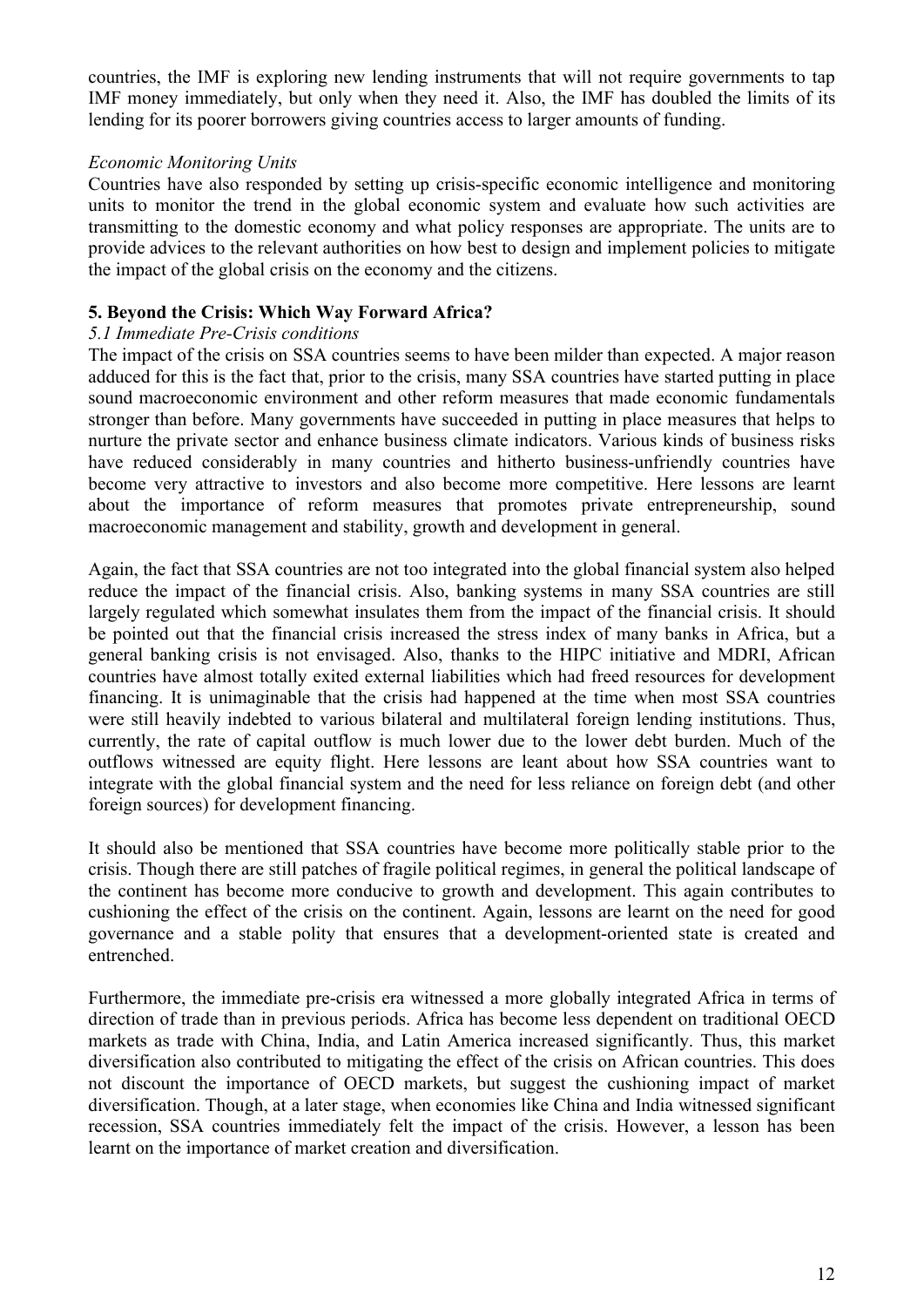## *5.2 Lessons and Issues for Consideration*

Given the characteristics of most SSA economies and the impact of the crisis on government revenue, countercyclical fiscal response will have limited impact. At best, countercyclical policy responses will be emergency measures fit only for the short-run. Most SSA countries do not have the kind of external reserves that can sustain any meaningful stimulus package into the medium term. The crisis severely impacted on SSA countries because of the structure of their economies aid dependency, primary commodity dependency, and so on. Also, suggesting increase in foreign aid to SSA countries at this time will be like looking for ice in the Sahara. Furthermore, in as much as the advanced economies are not fully recovered, FDI flows will not improve significantly. Thus, calling for increased FDI flows at this time will be futile. It is also disheartening that it may be increasingly difficult for SSA countries to gain trade access to the advanced countries since some of them are already introducing measures to keep out foreign trade. Ultimately, what Africa needs is an endogenously driven rapid structural transformation of its' various economies from rudimentary primary commodity dependent economies to sustainable wealth-creating knowledge-driven economies. Short-run policy responses, though required as urgent interventions, will not achieve long-term objectives of moving the majority of the citizens out of poverty and ignorance. Thus, any long-term policy response will have to address these structural rigidities and deficiencies. Hence, the following issues would require urgent consideration by SSA countries.

## *a. Level of Integration into the Global Financial System: China vs. South Africa Scenario*

China and South Africa present two classic cases of the factors that can determine the extent of vulnerability of a country to the global financial crisis. Both are members of the G20 but pursue different policies since the early 1990s. China has historically been less open to the global economy than many other developing countries and retains capital controls. Its financial system is also relatively closed. South Africa is at the other end of the spectrum. Since 1994, the government has adopted a strategy of extreme openness to the global economy. The South Africa equity market and banking system is largely dominated by foreign buyers. China is largely hit by the recession while South Africa—also a major exporter of goods—is being hit by both the financial and economic crises. As actionaid (2009: 10) puts its "While China is already being hit by the recession, its financial system looks resilient enough to survive more or less intact. However South Africa, more integrated into precisely those global financial markets most affected by the crisis, is likely to be hit by both the recession and even more by the financial crisis, as those external sources of development finance on which it is most dependent dry up."

It is predicted that the total drop in Chinese export earnings between 2007 and the end of 2009 will be around 18 percent which is estimated at 7 percent of the pre-crisis GDP. Due to the relatively low international financial inflows, large domestic financial sector, high rate of domestic investment and high rate of domestic sourcing of development financing, it is predicted that losses to China's financial system between 2007 and 2009 will be just over 2 percent of the country's precrisis GDP (WEO, 2008). It should be noted that the value of shares in South African stock market held by foreigners rose form an equivalent of 2 percent of GDP in 1995 to about 20 percent in 2005. In 2007, foreign lending accounted for about 20 percent of total bank credit (actionaid, 2009). Thus, the projections are that export earnings in South Africa will be down by about 7 percent from their 2007 levels or the equivalent of about 9 percent of pre-crisis GDP. However, fall in flows due to the financial crisis—mainly accounted for by dramatic drops in bank lending and the value of equities—is predicted to be more than 15 percent of pre-crisis GDP (actionaid, 2009).This suggests that the exposure of the South African equity market and financial sector will make the impact more pronounced in South Africa than in China with a larger economy.

So what lessons can African countries draw from this and what are the appropriate policy implications?

 First, it must be confessed that the whole issue of financial globalization has been more of risk than benefits to SSA countries. Globalization promised massive inflow of development funds into developing countries. Much of these funds did not come as expected and now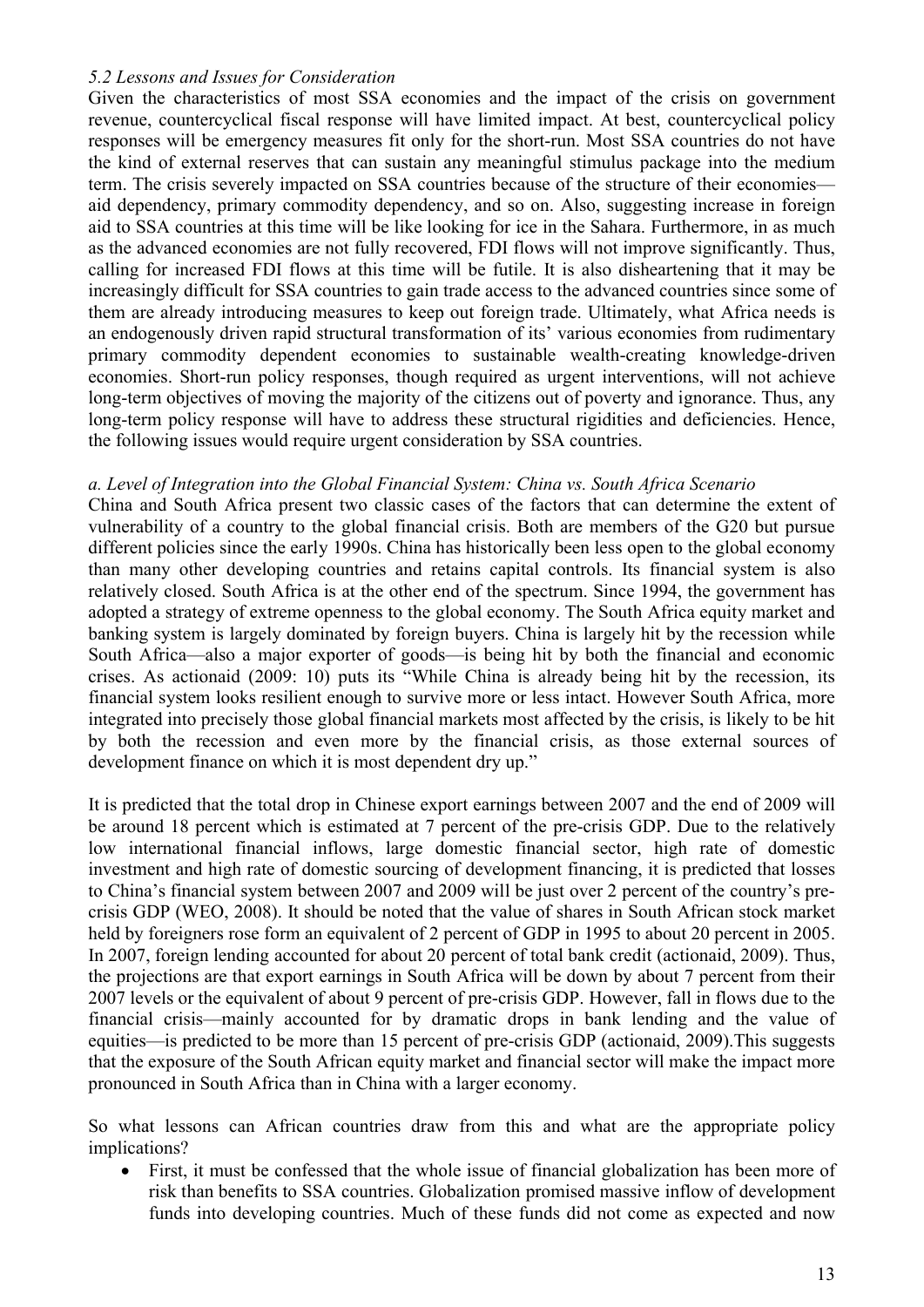some countries risk development reversal as equities take their flight due to the crisis. Agreed, with limited capacity to mobilize domestic resources (in the short run), poor SSA countries will require external financing. The post-crisis global financial framework that will emerge should ensure that countries can get more productive and development-oriented external financing devoid of this kind of risks countries are facing now. International financial regulators must design a new system that effectively controls and manage risks and sudden shocks due to international financial flows. The current situation is a bitter lesson for a country like South Africa. SSA countries should exercise some caution in terms of the extent of integration of their financial system with the global financial system.

 Another lesson here is the issue of wholesome liberalization. Africa might have to re-think this neoliberal policy, particularly in relation to the international capital account. The rate and speed at which equities flew out of Africa due to the global crisis is really alarming and disturbing. Should SSA countries fully liberalize the international capital account? The current experience suggests that doing that exposes SSA countries to speculative capital flows, tax evasion and increased capital flight. This has a depressing impact on domestic savings and increases dependency on external finance for development.

## *b. Need for Domestic Resource Mobilization and Efficient Utilization.*

Really, this is a point that needs no elaborate discussion. As it is said, experience is the best teacher. SSA countries must have realized the importance of domestic sources of development financing. International financial flows have gradually dried up and SSA countries are yet to record any meaningful success in terms of achieving the MDGs. So how best do they think they can finance development if not by exploring domestic sources? Again, the experience of China comes handy. China has succeeded to a large extent because it has relied on domestic resource mobilization for development. There are evidences in the literature that suggest that domestic capital is the most stable source of development financing and has the highest pay-off in terms of development. External financing should be seen as complementary rather than the main source of development financing. By now, African countries must have realized the importance of domestically generated and financed development. Just within weeks of the crisis, the advanced economies mobilized over US\$4 trillion to bail out various financial institutions and industries, yet aid commitments to SSA countries are unfulfilled. Africans have now realized that it has become increasingly difficult to rely on external development partners.

- Again, the basic lesson here is the importance of diversified sources of development financing and financial flows. SSA countries must now design appropriate mix of sources of development financing. Shock to the economy are inevitable and unpredictable, however, coping with shocks need not be ad-hoc. Predictable and reliable sources of development financing should be explored. Of course, how resources are deployed and used are also important. Corruption, waste, and mismanagement must be curtailed.
- Another important lesson here is that Africans must reclaim the debate on African development. African development must be made endogenous in all respect—concept, strategies, tools, financing, implementation, and so on. Others should not be allowed to speak on behalf of Africans. African development must be home-grown, based on domestic investment and consumption.

## *c. Domestic Market Development and Market Diversification*

The recession in the advanced economies affected SSA countries significantly because the advanced economies are the main markets for SSA primary exports. It is important for SSA countries to develop their internal markets and also hasten the various regional integration schemes. Currently, less than 10 percent of African trade is regional. It is important that SSA countries explore the opportunities that regional integration can provide. This will reduce vulnerability to demand volatility coming from advanced economies. Domestic market development and regional integration are important if SSA countries are to shield themselves from global economic slowdown.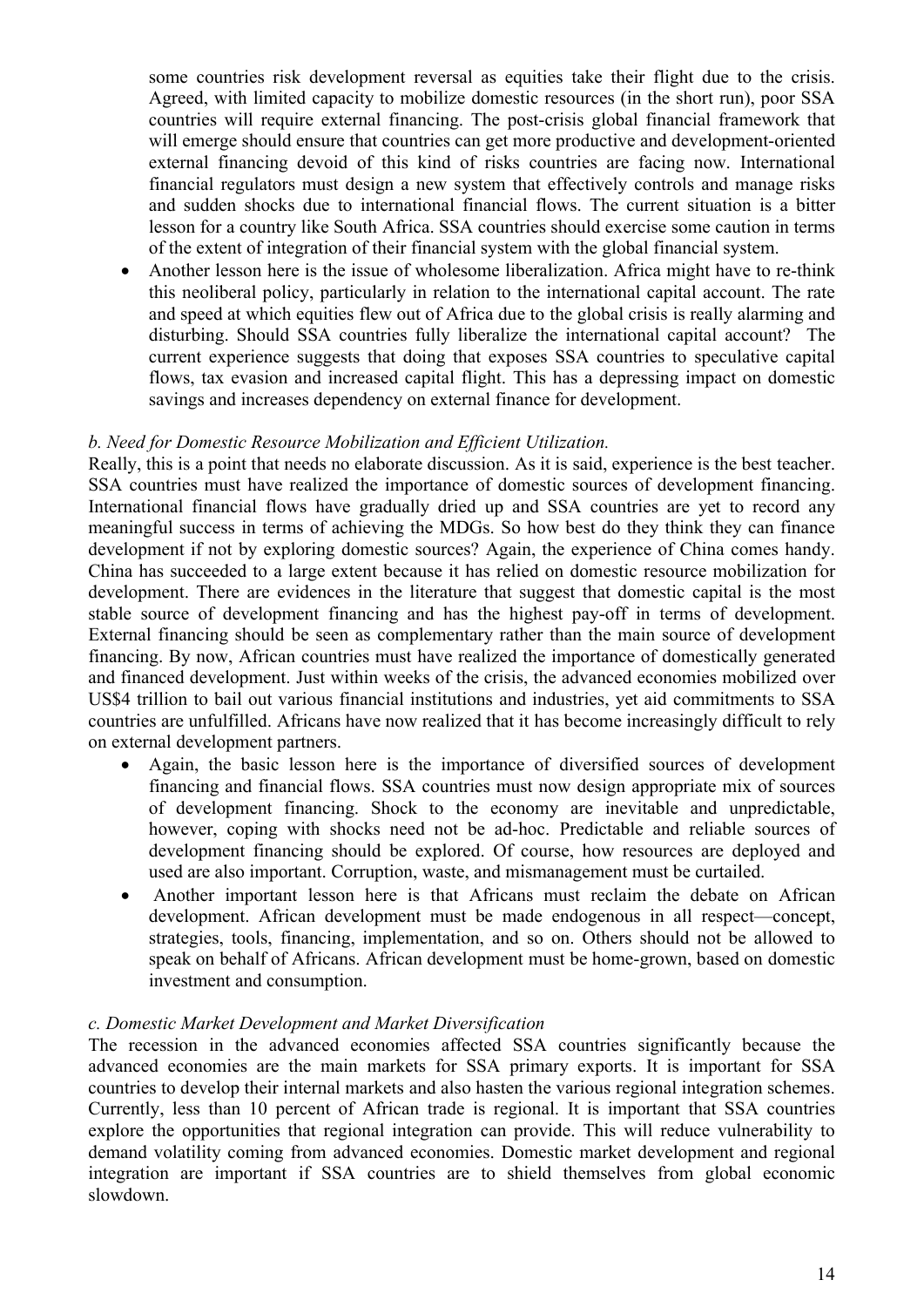The basic lessons here are that SSA countries need to reduce their dependency, not only on primary commodity exports, but also on traditional OECD markets. Also, there is the need to diversify on the range of commodities offered for exports and to improve on valueaddition. SSA countries need to pay more attention to the issue of regional integration as a veritable source of market diversion. The fact that some countries produce and export similar products is not sufficient to pay lip service to the issue of regional integration. The global crisis should be sufficient to galvanize the necessary political will to hasten regional integration and enhance South-South trade and cooperation.

# *d. Structural Reforms, Political Stability and Governance.*

It is important that SSA countries implement several structural reforms if domestic resources are to be effectively and efficiently mobilized and allocated. These reform measures are essential to overcoming infrastructure huddles and improving business environment. There is need for tax reforms that will make tax administration more efficient and increase government revenue, there is the need to put in place financial regulatory measures to control risks and reduce capital flight, there is the need to engage and partner the private sector in provision of infrastructure, there is the need to relax business regulations, there is the need to put in place measures to reduce cost of intra-African trade, and so on. Structural reforms that ensure investment in infrastructure are crucial to sustaining growth. This is one area that is generally deficient in SSA countries.

It is important that SSA countries continue to ensure that there is political stability so as not to discourage private investment. The relative stability within the continent should be sustained and consolidated. SSA countries will also have to improve on governance. All these will provide the required conducive environment for capital mobilization for development. Africa countries have now realized more than ever that there is need for development to be home-grown. They have to take ownership of their development strategies and tools. Thus the necessary reforms have to be put in place to ensure that investment is profitable and with little risks. Political instability and bad governance are not conducive to home-grown development.

 Again, an important lesson to be learnt here is the limitation of the market and the need for the state to be more involved in the development process. The state should partner all relevant stakeholders, like the private sector, civil society, and so on, in the development process. The global crisis reveals that there are still important roles to be played by the state, alongside the market, in the development process. The current global situation suggests that market failure is not significantly different from state failure, if not more costly. In fact, the current global crisis—which is due to market failure—is now being solved by the various states affected. Africa states must wakeup to their development responsibilities, the market is not sufficient in the development process, and development should not be left to the market alone.

## *e. Having a Meaningful Voice in the Post-crisis Global Financial System.*

Unfortunately again, SSA countries seems not to be in the picture in terms of designing a post-crisis global financial system. In fact, meetings, grouping arrangements, and international governance institutions have largely excluded SSA countries (except South Africa in the G20). SSA countries are seemingly voiceless before and during the crisis, and now it is like after the crisis too. It is just too likely that the post-crisis global financial system will not adequately take care of the interest of SSA countries. This must not be allowed to be so. The impact of the crisis on SSA countries implies that Africa deserves a better stake in the global economy. There should be increased and effective African representation and active participation in the various multilateral financial arrangements and institutions. Thus, it is important that SSA countries strongly define and articulate their interest and press for adequate representation in whatever post-crisis global arrangements that are being fashioned out, else the airplane will take-off as usual without some passengers on board.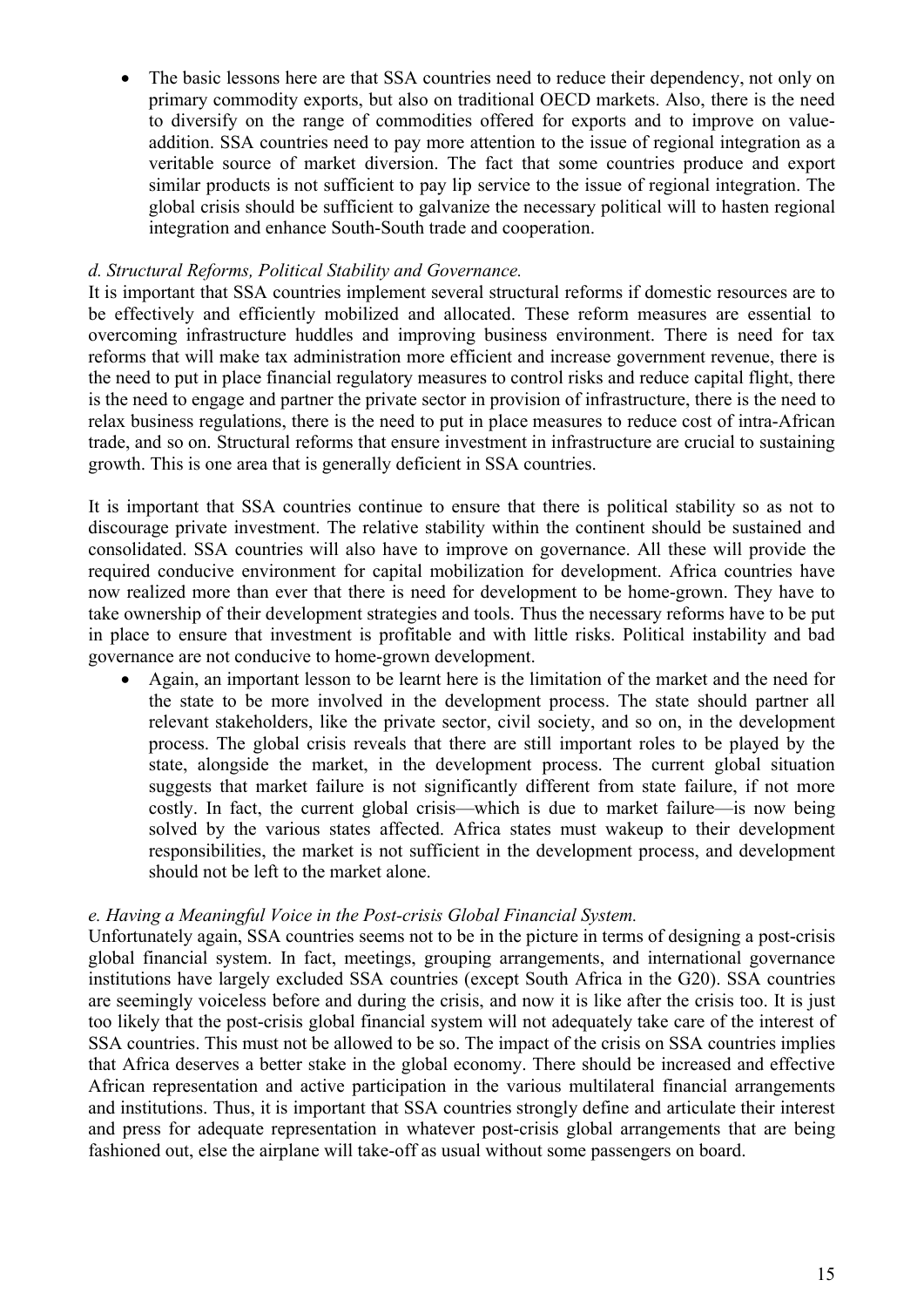## *f. Continued Sector-specific targeting and Assistance.*

Because many African countries are exporters of primary agricultural goods, the agricultural sector in most countries engages about 60 to 90 percent of the active labor force. This sector has been badly hit by the global recession and has suffered significant reduction in output and income. Farm income has reduced significantly and this will affect a large percentage of the active labor force. The consequences can be grave in terms of unemployment, poverty, and inequality, which could have significant negative political consequences. Thus governments may require intervening in this and similar vital sectors. Price/income support measures may be required despite falling government revenue. If this is not done, resources may move to other (speculative) sectors and when the global system recovers, it may be difficult to re-allocate resource back to the vital sectors. Thus, countries which are leading exporters of such products may lose their competitiveness. Though, in many SSA countries, the banking system is not badly hit by the crisis, it is important that governments continue to support the system and ensure that prudent supervisory and regulatory measures are in place to prevent the banking system and the financial sector from unnecessary exposures.

# **6. Concluding Remarks**

It is rather unfortunate that a continent that did not contribute to the making of this crisis is this badly hit. However, it is a wake-up call to SSA countries. This global crisis should be seen in the context of development challenge rather than economic stabilization. What is required now is complete shift in development strategy. Reliance on external sources of development finance, primary commodity exports, and traditional OECD markets should be re-examined. It is important that the continent empower its citizens economically so that a large domestic market can be created in the continent. The potentials are there, and all it takes is focused and visionary leadership that can install a development-oriented state. Despite the fact that most of the advanced economies are shrinking, China, India, and Brazil have growing economies. This is largely due to the fact that development is domestically cultivated and the populations are economically empowered to create adequate domestic demand. SSA countries must start looking inward if it is to minimize the impact of future external shocks on their economies. It is also rather unfortunate that, as it is, the way out for SSA countries depends on the pace of recovery by the advanced economies. There is need for rapid structural transformation of the economies of SSA countries. They are just too weak, fragile, and vulnerable. The nature, composition, and direction of exports have not changed significantly in the past four or five decades. Efforts at enhancing regional integration to create larger markets are at best rhetorical. It has become imperative that SSA countries become more sincere in this respect. The sub-continent is far from achieving the MDGs and now, with the current crisis, it is unlikely that any meaningful progress will be recorded in this respect. The current global crisis is already increasing the number of 'newly-poor' Africans and unemployment is expected to rise and government social spending is heavily threatened. The gains from the HIPC and MDRI programs are rapidly being eroded. There is definitely a strong need for a change in development strategies.